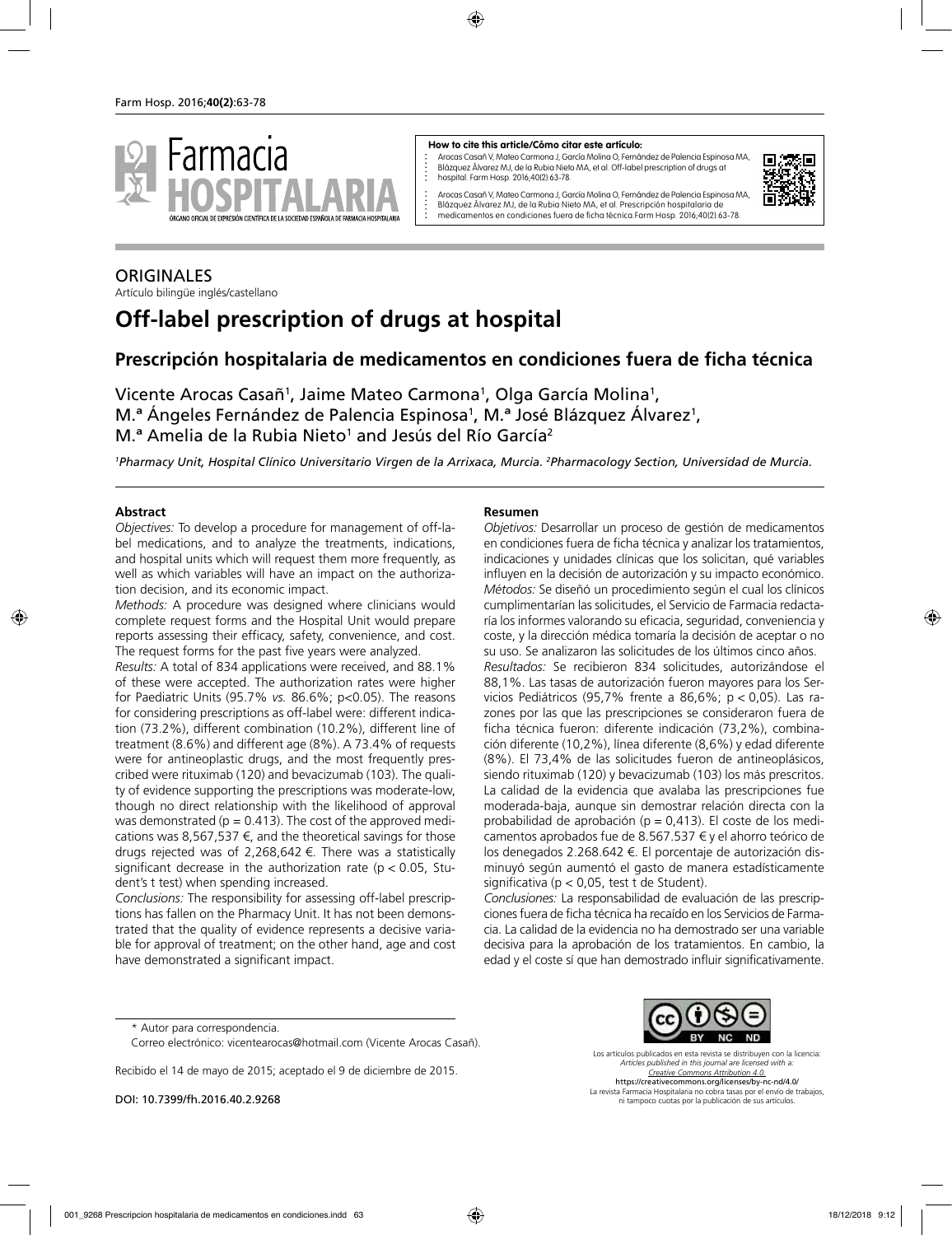#### **KEYWORDS**

Off-Label Use; Medication prescriptions; Compassionate Use Trials

Farm Hosp. 2016;**40(2)**:63-78

#### **Contribution to scientific literature**

This is the most complete series on off-label prescription of drugs. Unlike other previous publications, all age groups and medical specialties have been included.

Our experience can encourage a higher number of Pharmacy Units to get involved in processes targeted to drive pharmacotherapy based on evidence, as suggested by Initiative 2020 from the Spanish Society of Hospital Pharmacy.

#### **Introduction**

Royal Decree 1015/2009, dated June, 19th, which regulates medication availability under special situations, establishes the access in Spain to off-label medications<sup>1</sup>.

Off-label use occurs in all medical specialties, but it is more frequent in those with a lower likelihood of patient inclusion in clinical trials (Paediatrics, Psychiatry, Obstetrics-Gynaecology)<sup> $2,3$ </sup>. In an American study, 21% of the prescriptions for the 160 most widely used medications were off-label4 . In Paediatrics, this has been observed in up to 80% $5,6$  of cases, in Oncology, in up to 50% $7-11$ , and in Psychiatry, in up to  $76\%$ <sup>12,13</sup>. The majority presented little or no scientific evidence to support them $14$ . There are few studies in Spain, and 22.3% off-label prescriptions have been observed in a recent publication<sup>15</sup>.

Until the approval of RD 1015/2009, the procedure to use off-label medications was clear and uniform; the Spanish Agency of Medicines and Medical Devices was responsible for authorizing the use of medications for Compassionate Use<sup>16-18</sup>.

Since the enforcement of RD 1015/2009, this responsibility has been transferred to the equivalent committees or bodies in each autonomous community, and the adaptation process initiated has led to the loss of this uniformity<sup>19,20</sup>.

In our community, until 2013 there was no regional committee that could take responsibility for this new situation; therefore, each hospital had to design their own procedure of action $2^1$ .

The **main objective** of this Project was to develop a procedure for management of medications prescribed off-label in the hospital setting, in order to adapt to RD 1015/2009 and, at the same time, to meet the Objective 2.3 from Initiative 2020 of the Spanish Society of Hospital Pharmacy (SEFH): *The Pharmacy Unit will be actively involved in programs with the objective of treating patients with pharmacotherapy based on evidence*<sup>22</sup>*.*

#### **PALABRAS CLAVE**

Usos fuera de lo indicado; Prescripciones de medicamentos; Ensayos de uso compasivo

Farm Hosp. 2016;**40(2)**:63-78

As **secondary objectives**, first we intended to analyze which the most common treatments and indications were, and the clinical units which requested them more frequently; secondly, to research which variables of patients or treatments had an impact on the decision of authorization for a drug; and finally, which was the economic impact of the authorized drugs, and the theoretical spending represented by the use of the rejected drugs.

### **Methods**

In order to adapt to RD 1015/2009, a Standard Operating Procedure (SOP) was designed, based on the one designed by the GENESIS Group (Group for Innovation, Assessment, Standardisation and Research in the Selection of Drugs) from the SEFH<sup>23</sup>. This SOP was approved by the Pharmacy & Therapeutics Committee (PTC) and Medical Management of the hospital, which accepted the responsibility for authorizing treatments, with technical support by the Area of Medication and Selection of Drugs (AMSD) from the Pharmacy Unit.

According to this SOP, the clinician should complete a request form with identity data, previous treatments, alternative treatments, and reasons justifying the requested treatment, attaching any bibliographic references available.

The AMSD would have seven days to prepare an evaluation report, with a study of the efficacy, safety, convenience and cost of the treatment requested and its alternative options, according to the specific situation of the patient, with a proposal for approval or rejection by the Hospital Management.

This analysis includes the individualized requests received during the past five years, from October, 1st, 2009 until September, 30th, 2014, both for hospitalized patients and outpatients.

The study did not include those treatments subject to off-label protocols from the time of their approval by the hospital PTC, as well as individualized off-label treatments from the time of receiving the indication by Regulatory Agencies. The request forms received were reviewed for this analysis, as well as the individualized evaluation reports prepared by the AMSD of the Pharmacy Unit, and the clinical records whenever it was necessary.

The authorization rate of treatments was considered as the primary variable, and was analyzed based on patients' demographic data (age and gender), the requesting clinical department, the drug or combination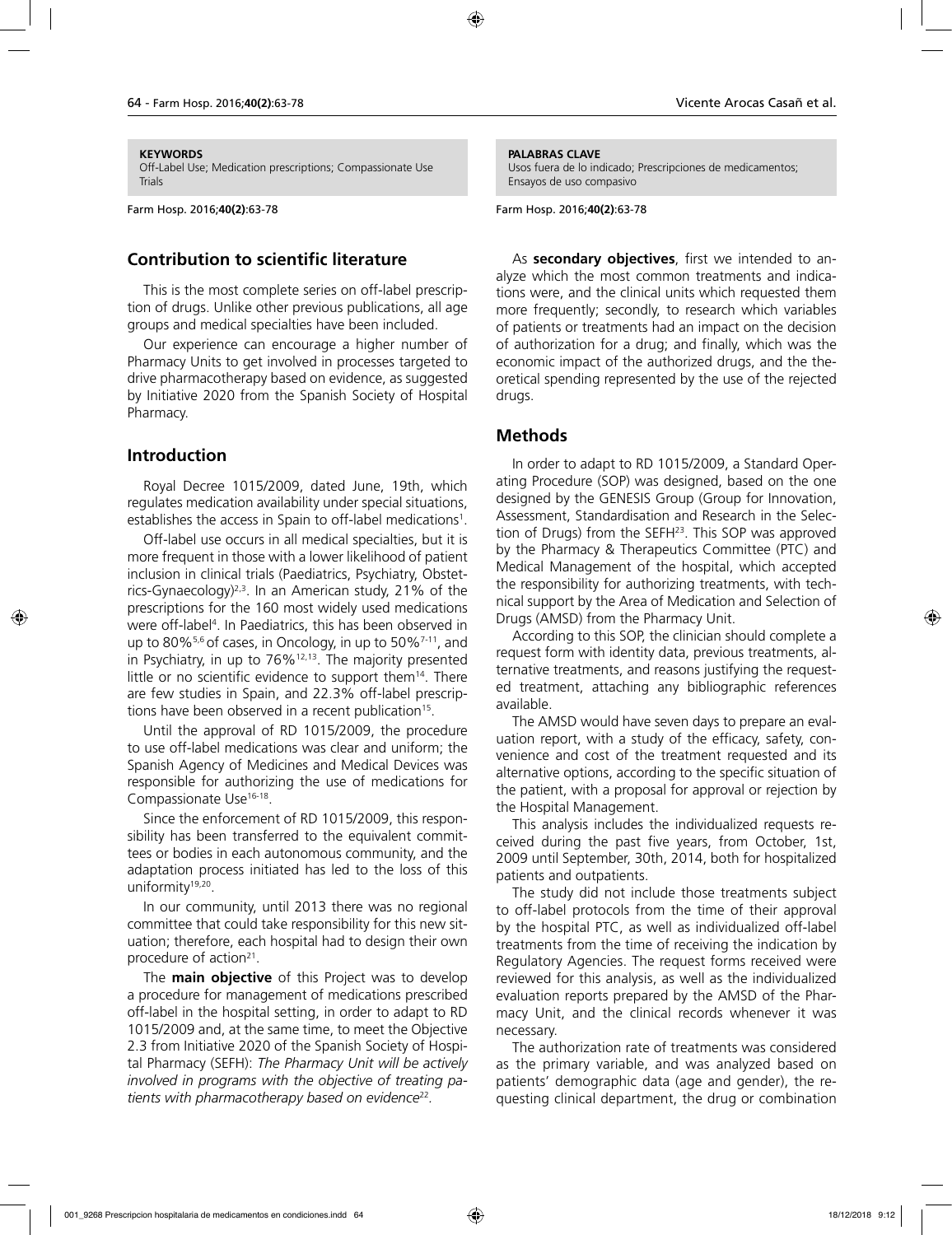of drugs, the indication for which the treatment was requested, the reason to consider treatment as off-label, the evidence regarding efficacy and safety available at the time of writing the report, and the cost of treatment.

The causes for treatments to be considered off-label were divided into four groups:

- 1. **Indication not approved at the Product Specifications (PS**). When the specific condition requested did not coincide with the one described in the PS.
- 2. **Indication not approved for the patient's age.**  When the patient did not fall into the specific age group targeted by the treatment, according to the indication described in the PS, or when this age group had been explicitly excluded.
- 3. **Indication for a line of treatment different to the one approved in the PS.** When a specific line of treatment was stated in the PS, which did not coincide with the line requested.
- 4. **Prescription within a combination of drugs different to the one approved in the PS.** When a specific combination of drugs was stated in the PS, which did not coincide with the one requested.

Evidence was classified according to the GRADE system (Grading of Recommendations, Assessment, Development and Evaluation), into High, Moderate, Low, and Very Low Evidence<sup>24</sup>.

- **High Evidence:** meta-analysis, randomized clinical trial, systematic review of randomized clinical trials.
- **Moderate Evidence:** controlled clinical trials well designed but not randomized, randomized clinical trials in another line of treatment which could be extrapolated, randomized clinical trials in another population which could be extrapolated, studies of cohorts or cases and high quality controls and multicenter**.**
- **Low Evidence:** studies of cohorts or cases and controls, multiple series compared over time.

• **Very Low Evidence:** series of cases, experts' opinion. In order to calculate the cost, the duration of treatment was considered according to the studies available and the cost of acquisition by the hospital. For durations over 12 months, the estimation was exclusively for the cost of the first year. The real price of acquisition by the hospital (selling price  $-$  discounts  $+$  VAT) was used for calculation. Other direct medical costs associated were not quantified, such as administrative costs, and hospital stays; indirect costs were not quantified either, though all of these were taken into account in a qualitative manner for decision making.

The SPSS Program for Windows, version 19.0, was used for data analysis. The statistical relationship between scientific evidence and the decision by the Hospital Medical Management, and the relationship between the authorization rate between clinical units for adults and paediatrics, were calculated through  $\chi$ 's Test<sup>2</sup>. The relationship between cost and Hospital Medical Man-

agement decisions was calculated through Student's t test. The statistically significant value was p<0.05, and the Bonferroni Correction was used to adjust the alpha level, preventing false positive results. For this aim, p<0.05/number of comparisons was taken as statistically significant.

## **Results**

The SOP designed was widely followed at hospital, and 834 individualized requests for off-label treatments were received during the period of the study. Out of these, 88.1% were authorized. 51.3% of them were for male patients. The median age of patients was 50 years (Table 1).

Regarding the reason that led to the treatment being considered off-label, the majority of requests (73.2%) were due to indication not approved in the PS, and 87.5% of these were authorized. When the request was conducted because the age of the patient was different to the one in the Product Specifications (8% of requests), 100% of requests were authorized. The lowest rate of authorizations was for those requests for treatment in a different line to the one authorized (8.6% of requests, and 75% of authorizations) (Table 2).

Regarding the level of evidence available at the time of the request, Table 3 sums up its distribution. The levels of evidence were compared regarding the decisions for authorization or rejection, and no significant differences were observed (p=0.413, chi-squared test<sup>2</sup>).

The distribution of medications requested was conducted according to the ATC classification (Table 4). It was observed that the most requested group of medications were antineoplastic, with 73.4% (612). The drugs with the highest number of requests were: rituximab (120), bevacizumab (103), and bendamustine (65) (Figure 1).

The most repeated indications were glioma (72), B cell lymphoma (46) and epithelial ovarian cancer (33). The most frequent indications appear on Table 5, with their respective decision by the Medical Management.

83% of the requests came from clinical units for adults, and 17% from Paediatrics. The distribution of requests in terms of clinical units appears on Tables 6 and 7.

The authorization rate for requests in the paediatric units (95.7%) was higher than in the units for adults  $(86.6%)$  (p<0.05, chi-squared test<sup>2</sup>).

The theoretical cost represented by the approved medications was calculated, and it reached a total amount of 8,567,537 €. The total expense in Pharmacy during the period of the study (October, 2009 to September, 2014) added up to 250,702,423 €. Therefore, the expense in off-label drugs represented 3.42% of the total expense in Pharmacy. The median cost per patient was 8,544  $\epsilon$ [1,970, 16,101]. It was observed that treatments with costs between 0 and 1,000  $\epsilon$  were authorized in 96.8%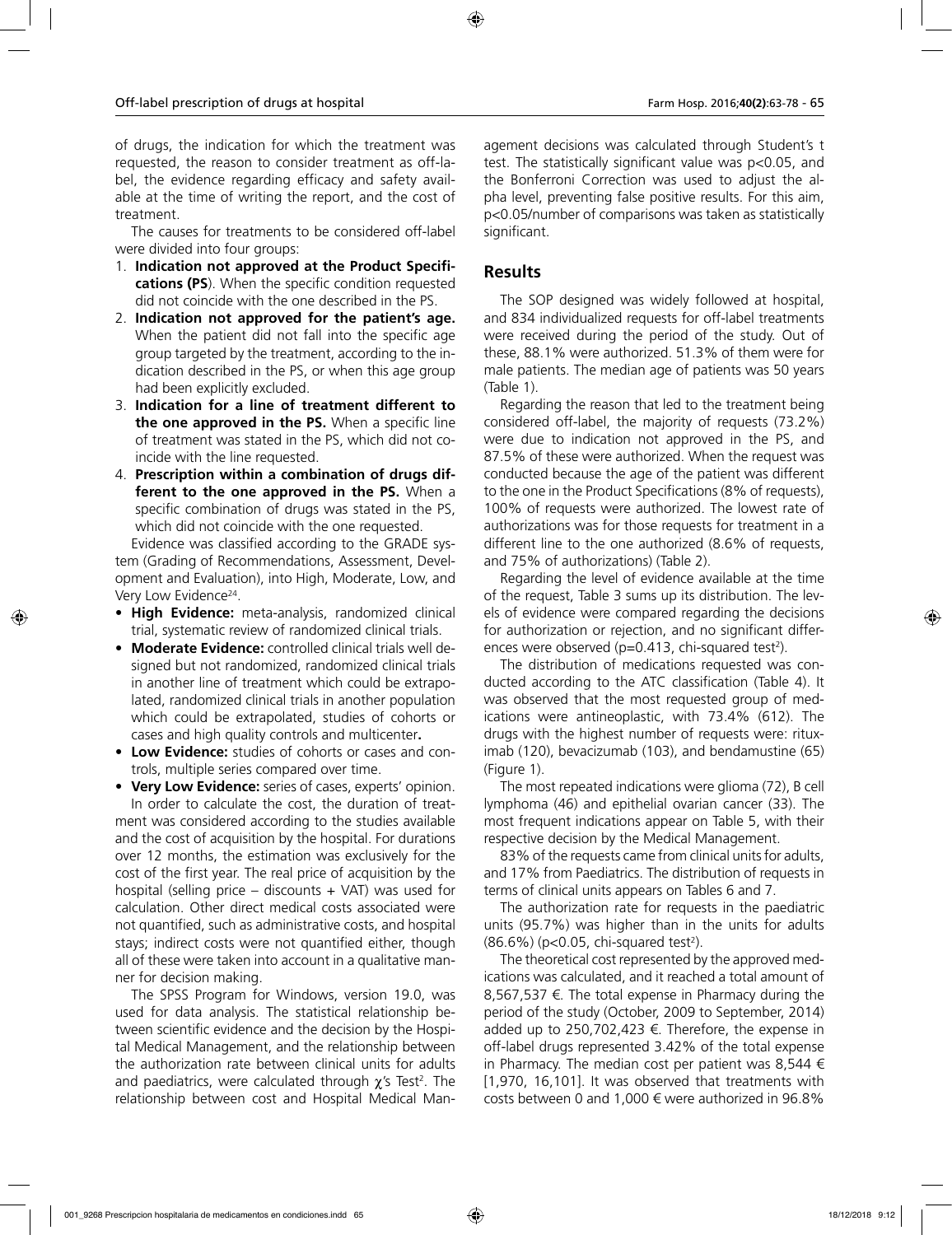| Age                   | Median                  | $[P_{25'} P_{75}]$ | Range             |  |
|-----------------------|-------------------------|--------------------|-------------------|--|
|                       | 50 years                | [29.63]            | 1 day to 89 years |  |
| Gender                |                         | n                  | $\%$              |  |
|                       | Male                    | 428                | 51.3%             |  |
|                       | Female                  | 406                | 48.7%             |  |
| Population            |                         | $\mathsf{n}$       | $\%$              |  |
|                       | Adult                   | 679                | 81.4%             |  |
|                       | Children                | 155                | 18.6%             |  |
| Requests              |                         | n                  | $\%$              |  |
|                       | 2009 <sup>+</sup>       | 39                 | 4.7%              |  |
|                       | 2010                    | 144                | 17.3%             |  |
|                       | 2011                    | 173                | 20.7%             |  |
|                       | 2012                    | 156                | 18.7%             |  |
|                       | 2013                    | 177                | 21.2%             |  |
|                       | 2014#                   | 145                | 17.4%             |  |
|                       | Total                   | 834                | 100%              |  |
| <b>Clinical Units</b> |                         | $\mathsf{n}$       | $\frac{0}{0}$     |  |
| Adult                 | Oncology                | 314                | 45.4%             |  |
|                       | Hematology              | 122                | 17.6%             |  |
|                       | Rheumatology            | 58                 | 8.4%              |  |
|                       | Nephrology              | 29                 | 4.2%              |  |
|                       | Neurology               | 25                 | 3.6%              |  |
|                       | Other                   | 144                | 20.8%             |  |
|                       | Total                   | 692                | 100,0%            |  |
| Paediatric*           | Paediatric Oncology     | 68                 | 47.9%             |  |
|                       | Paediatric Rheumatology | 18                 | 12.7%             |  |
|                       | Paediatric ICU          | 14                 | 9.9%              |  |
|                       | Paediatric Cardiology   | 14                 | 9.9%              |  |
|                       | Paediatric Neurology    | $\overline{7}$     | 4.9%              |  |
|                       | Other                   | 21                 | 14.7%             |  |
|                       | Total                   | 142                | 100.0%            |  |

**Table 1.** *Characteristics of requests*

† Since October, 1st.

‡Until September, 30th.

\*Some children were managed by Adult Clinical Units.

**Table 2.** *Distribution of the different types of Off-Label Prescriptions (OLPs) according to the decision by the Hospital Medical Management*

| Types of OLP | n   | $\frac{0}{0}$ | Authorized | $\frac{0}{0}$ | Rejected | $\frac{0}{0}$ |
|--------------|-----|---------------|------------|---------------|----------|---------------|
| Indication   | 610 | 73.2%         | 534        | 87.5%         | 76       | 12.5%         |
| Combination  | 85  | 10.2%         | 80         | 94.1%         |          | 5.9%          |
| Line         | 72  | 8.6%          | 54         | 75%           | 18       | 25%           |
| Age          | 67  | $8.0\%$       | 67         | 100.0%        |          | $0.0\%$       |

(123) of cases, while those with costs between 50,000 and 100,000  $\epsilon$  were only authorized in 50% of cases (12) (Table 8).

The authorization rate decreased as the spending range increased, in a statistically significant way (p<0.05, Student's t).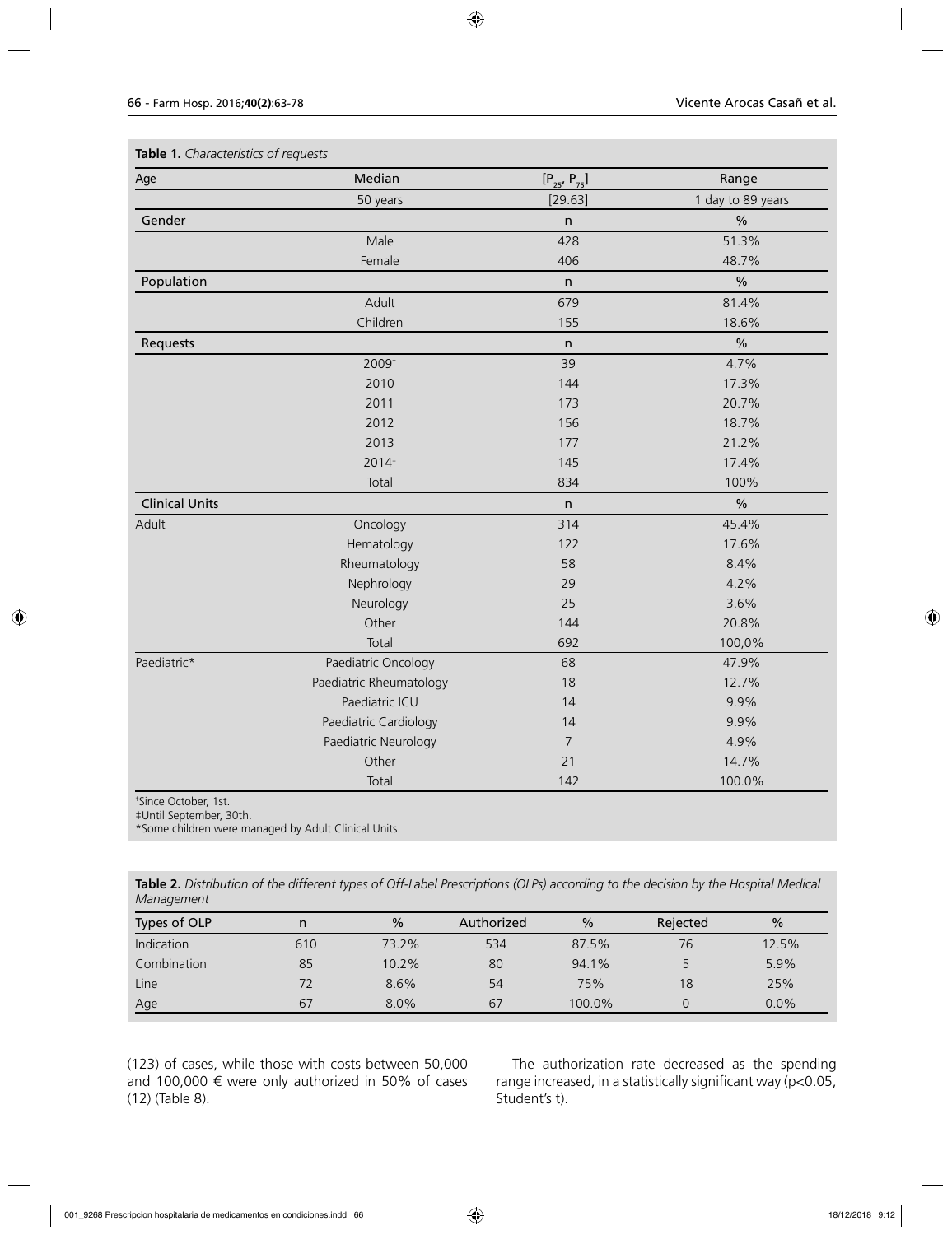**Table 3.** *Distribution of requests according to the evidence available and the decision by the Hospital Medical Management*

| Evidence available | n   | $\frac{0}{0}$ | Authorized | $\frac{0}{0}$ | Rejected | $\frac{0}{0}$ |
|--------------------|-----|---------------|------------|---------------|----------|---------------|
| High evidence      | 92  | 11%           | 77         | 83.7%         | 15       | 16.3%         |
| Moderate evidence  | 458 | 54.9%         | 410        | 89.5%         | 48       | 10.5%         |
| Low evidence       | 20  | 2.4%          | 17         | 85.0%         |          | 15.0%         |
| Very low evidence  | 264 | 31.7%         | 231        | 87.5%         | 33       | 12.5%         |
| Total              | 834 | 100.0%        | 735        | 88.1%         | 99       | 11.9%         |

**Table 4.** *Distribution of medications according to the ATC Classification and the decision by the Hospital Medical Management*

| <b>ATC Classification</b> | n   | $\%$  | Authorized     | $\frac{0}{0}$ | Rejected       | $\frac{0}{0}$ |
|---------------------------|-----|-------|----------------|---------------|----------------|---------------|
| B: blood                  | 18  | 2.2%  | 12             | 66.6%         | 6              | 33.3%         |
| C: cardiovascular         | 32  | 3.8%  | 32             | 100.0%        | 0              | 0%            |
| $H:$ hormones             | 10  | 1.2%  | 10             | 100.0%        | 0              | 0%            |
| J: anti-infective         | 44  | 5.3%  | 43             | 97.7%         |                | 2.3%          |
| L: anti-neoplastic        | 612 | 73.4% | 531            | 86.8%         | 81             | 13.2%         |
| M: musculoskeletal system | 62  | 7.4%  | 60             | 96.8%         | $\overline{2}$ | 3.2%          |
| N: nervous system         | 5   | 0.6%  | $\overline{4}$ | 80.0%         |                | 20.0%         |
| R: respiratory            | 11  | 1.3%  | 7              | 63.6%         | 4              | 36.4%         |
| S: sense organs           | 24  | 2.9%  | 21             | 87.5%         | 3              | 12.5%         |
| V: various                | 16  | 1.9%  | 15             | 93.7%         |                | 6.3%          |



**Figure 1.** *Drugs with the highest number of requests.\**

The rejected treatments, in case they had been approved, would have caused an expense of 2,268,642 €, with a median cost per patient of  $14,010 \in [4,684,$ 35,935]. This would have represented the 0.90% of the amount spent in medications during that period.

### **Discussion**

We believe this is the largest and most complete study conducted since the change of legislation approved in September, 2009. It covers a period of five years, and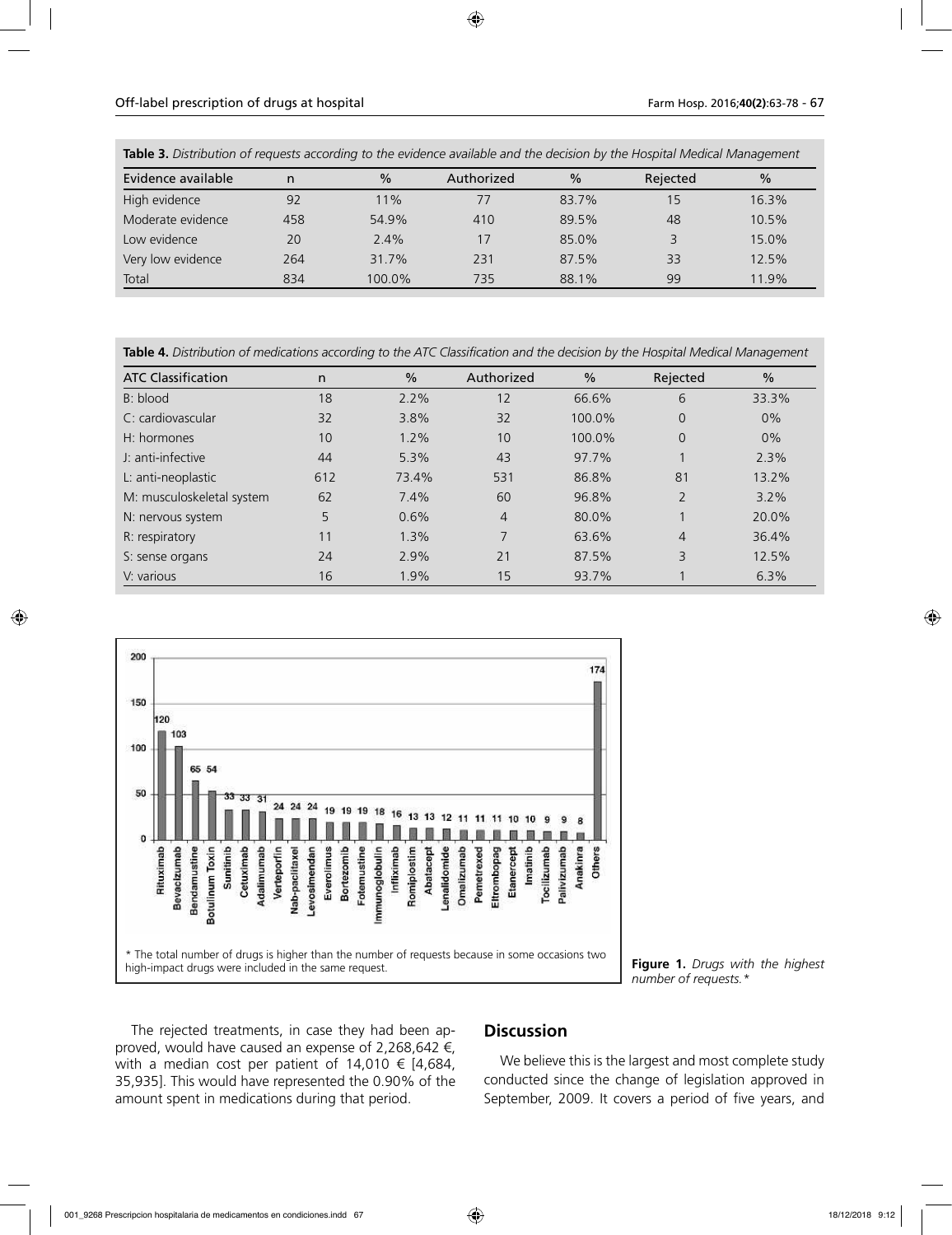| Indications                  | n. | $\frac{0}{0}$ | Authorized | $\frac{0}{0}$ | Rejected       | $\frac{0}{0}$ |
|------------------------------|----|---------------|------------|---------------|----------------|---------------|
| Gliomas                      | 72 | 8.6%          | 70         | 97.2%         | $\overline{2}$ | 2.7%          |
| B Cell Lymphoma              | 46 | 5.5%          | 42         | 91.3%         | $\overline{4}$ | 8.7%          |
| Epthelial Ovarian Cancer     | 32 | 3.8%          | 28         | 84.8%         | 5              | 15.2%         |
| <b>Breast Cancer</b>         | 31 | 3.7%          | 22         | 71%           | 9              | 29%           |
| Head and Neck Cancer         | 28 | 3.3%          | 27         | 96.4%         |                | 3.6%          |
| Pancreatic Adenocarcinoma    | 25 | 3.0%          | 21         | 84%           | $\overline{4}$ | 16%           |
| Acute Humoral Rejection      | 23 | 2.7%          | 22         | 95.7%         |                | 4.3%          |
| Graft-versus-host Disease    | 19 | 2.3%          | 18         | 94.7%         |                | 5.3%          |
| Central Serous Choroidopathy | 16 | 1.9%          | 13         | 81.2%         | 3              | 18.8%         |
| Cardiac Surgery              | 14 | 1.7%          | 14         | 100%          | $\Omega$       | $0\%$         |
| Optic Neuromyelitis          | 14 | 1.7%          | 14         | 100%          | 0              | 0%            |
| Hypersalivation              | 14 | 1.7%          | 14         | 100%          | $\Omega$       | $0\%$         |
| Chronic Lymphoid Leukemia    | 14 | 1.7%          | 13         | 92.9%         |                | 7.1%          |
| <b>Uveitis</b>               | 13 | 1.6%          | 13         | 100%          | $\Omega$       | $0\%$         |
| Neuralgia                    | 12 | 1.4%          | 12         | 100%          | $\Omega$       | $0\%$         |
| Thyroid Papillary Carcinoma  | 11 | 1.3%          | 9          | 81.8%         | 2              | 18.2%         |

**Table 5.** *Most frequent indications. according to the decision by the Hospital Medical Management*

**Table 6.** *Distribution of Adult Clinical Units regarding the decision by the Hospital Medical Management*

| Clinical unit    |     | Total         |              | Authorized    |              | Rejected      |
|------------------|-----|---------------|--------------|---------------|--------------|---------------|
|                  | n   | $\frac{0}{0}$ | $\mathsf{n}$ | $\frac{0}{0}$ | n            | $\frac{0}{0}$ |
| Oncology         | 314 | 45.4%         | 263          | 83.8%         | 51           | 16.2%         |
| Hematology       | 122 | 17.6%         | 104          | 85.2%         | 18           | 14.8%         |
| Rheumatology     | 58  | 8.4%          | 51           | 87.9%         | 7            | 12.1%         |
| Ophthalmology    | 32  | 4.6%          | 29           | 90.6%         | 3            | 9.4%          |
| Nephrology       | 29  | 4.2%          | 28           | 96.5%         | $\mathbf{A}$ | 3.5%          |
| Neurology        | 25  | 3.6%          | 24           | 96.0%         |              | 4.0%          |
| <b>ENT</b>       | 20  | 2.9%          | 20           | 100.0%        | $\Omega$     | 0.0%          |
| Gastroenterology | 14  | 2.0%          | 14           | 100.0%        | $\Omega$     | 0.0%          |
| Pain Unit        | 12  | 1.7%          | 12           | 100.0%        | $\Omega$     | 0.0%          |
| Urology          | 9   | 1.3%          | 9            | 100.0%        | $\Omega$     | $0.0\%$       |
| Others           | 57  | 8.2%          | 45           | 78.9%         | 12           | 21.1%         |
| Total            | 692 | 100%          | 599          | 86.6%         | 93           | 13.4%         |

includes information from over 800 requests for treatments prescribed off-label.

In our country, there are few studies about off-label use of medications<sup>15,25</sup>. There are descriptive studies about the authorization rates for off-label medications in hospital, but with a low number of requests studied. Our authorization rates are higher than those described by Pérez-Moreno in the *Hospital Virgen del Rocío* (88.1% vs. 60.8%), though in that case the duration of the study was under 2 years, and only included 51 requests. Regarding the clinical units which present more requests, the results are similar: onco-haematological units in both studies<sup>20</sup>.

Though various studies have been published in other countries, these don't consider the Spanish legislation4 . In other occasions, studies have collected partial aspects of therapy, such as oncological treatments<sup>26</sup>, treatments in the paediatric population<sup>27,28</sup> or only some groups of drugs<sup>29,30</sup>. Our study includes all medical specialties and population groups seen in a third-level university hospital.

Regardless of the high number of requests processed during this period, this procedure could only be applied to those medications which present a higher level of control by the Hospital Pharmacy: medications with restricted use, cytostatics with high economic impact,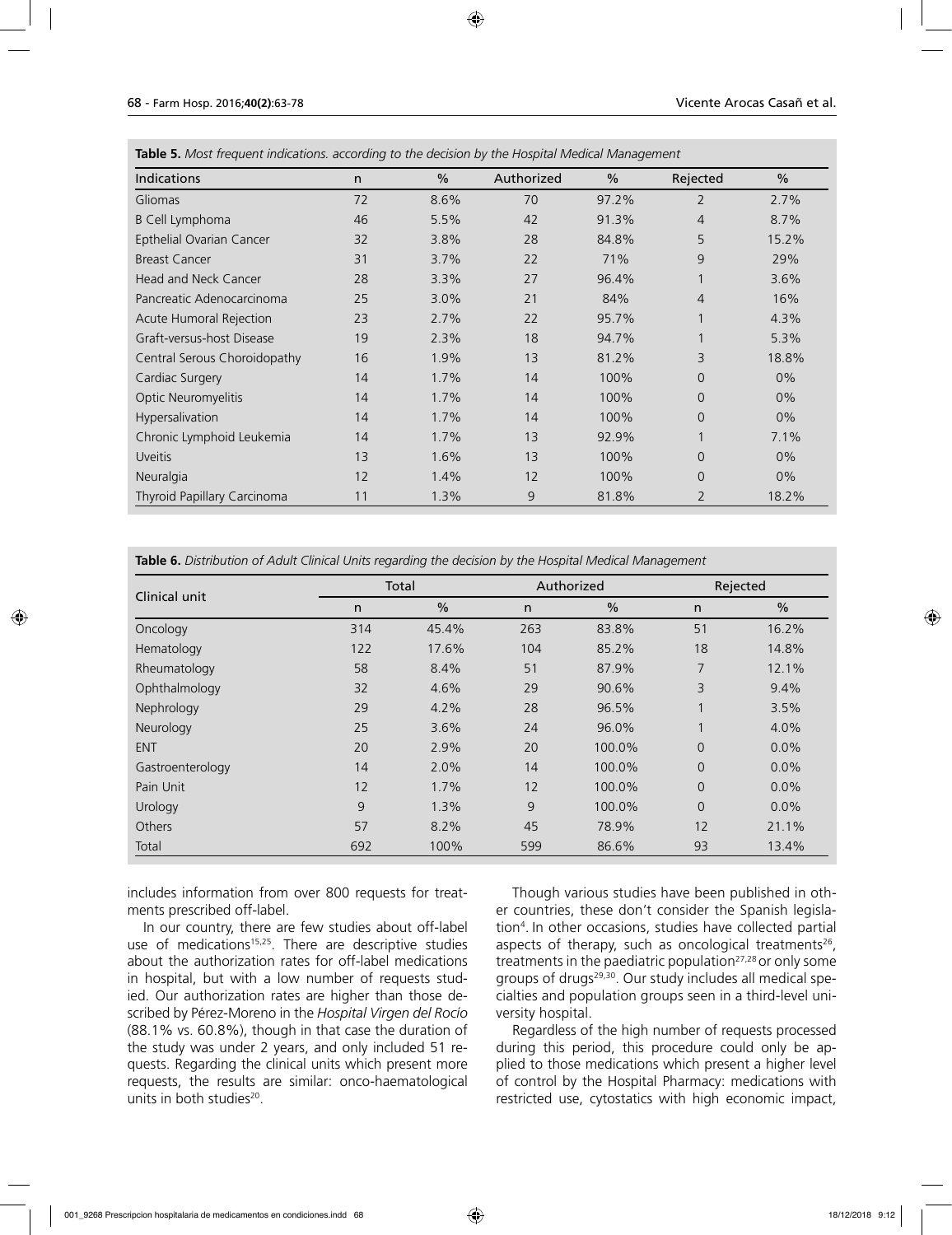| Clinical unit               | Total          |               |                | Authorized    |          | Rejected      |  |
|-----------------------------|----------------|---------------|----------------|---------------|----------|---------------|--|
|                             | n              | $\frac{0}{0}$ | n              | $\frac{0}{0}$ | n        | $\frac{0}{0}$ |  |
| Paediatric Oncology         | 68             | 4.9%          | 67             | 98.5%         |          | 1.5%          |  |
| Paediatric Rheumatology     | 18             | 12.7%         | 15             | 83.3%         | 3        | 16.6%         |  |
| Paediatric ICU              | 14             | 9.9%          | 14             | 100.0%        | $\Omega$ | 0.0%          |  |
| Paediatric Oncology         | 14             | 9.9%          | 14             | 100.0%        | $\Omega$ | 0.0%          |  |
| Paediatric Neurology        | 7              | 4.9%          | 7              | 100.0%        | $\Omega$ | 0.0%          |  |
| Paediatric Gastroenterology | 7              | 4.9%          | 6              | 85.7%         |          | 14.3%         |  |
| Newborn ICU                 | 6              | 4.2%          | 6              | 100.0%        | $\Omega$ | 0.0%          |  |
| School children             | 3              | 2.1%          | 3              | 100.0%        | $\Omega$ | 0.0%          |  |
| Paediatric Endocrinology    | $\overline{2}$ | 1.4%          | $\overline{2}$ | 100.0%        | $\Omega$ | 0.0%          |  |
| <b>Isolated</b>             | $\overline{2}$ | 1.4%          | 1              | 50.0%         |          | 50.0%         |  |
| Paediatric Genetics         |                | 0.7%          | 1              | 100.0%        | $\Omega$ | 0.0%          |  |
| Total                       | 142            | 100%          | 136            | 95.7%         | 6        | 4.2%          |  |

**Table 7.** *Distribution of Paediatric Clinical Units regarding the decision by the Hospital Medical Management*

|                   | <b>Table 8.</b> Individual requests according to the Medical |  |  |
|-------------------|--------------------------------------------------------------|--|--|
| Decision and cost |                                                              |  |  |

| Costs                    | Decision   | n   | $\%$    |
|--------------------------|------------|-----|---------|
| From 0 to 1,000 €        |            | 127 | 15.2%   |
|                          | Authorized | 123 | 96.8%   |
|                          | Rejected   | 4   | $3.2\%$ |
| From 1,000 to 10,000 €   |            | 320 | 38.4%   |
|                          | Authorized | 285 | 89.1%   |
|                          | Rejected   | 35  | 10.9%   |
| From 10,000 to 50,000 €  |            | 363 | 43.5%   |
|                          | Authorized | 315 | 86.8%   |
|                          | Rejected   | 48  | 13.2%   |
| From 50,000 to 100,000 € |            | 24  | 2.9%    |
|                          | Authorized | 12  | 50.0%   |
|                          | Rejected   | 12  | 50.0%   |

medications dispensed to outpatients, and drugs not included in the Hospital Formulary. This is a major limitation, because for example, there is published evidence that prescription in Paediatrics is mostly conducted off-label<sup>6,31</sup>. We find another example in the prescription of chemotherapy treatments, because according to the American Society of Cancer, almost half of the prescriptions for cytostatic medications are not written according to their PS10.

Against what could be expected, our study does not demonstrate a direct relationship between the quality of the evidence published and the likelihood of approval for a medication. We can find a reasonable explanation for this in the fact that, even though a treatment might be supported by major studies, there are often other treatments with the same evidence of efficacy and safety at a

lower cost. In other cases, on the contrary, even though there was little evidence, the lack of other therapeutic alternatives led to the approval of treatments supported only by a reduced series of cases, or even by isolated cases. On the other hand, for some indications, such as hyperactive bladder, all treatments requested were authorized, because there was solid evidence available. In other cases, the need to initiate treatment as soon as possible, due to the severity of the clinical condition, led to the urgent approval of all cases (optic neuromyelitis, acute humoral rejection).

On the other hand, it has been demonstrated that cost has a direct relationship with likelihood of approval. This relationship appears logical, because at a higher cost, there is a higher likelihood that the incremental cost-efficacy will be above the commonly accepted thresholds.

Another variable which has demonstrated high impact upon the decision by the Medical Management is the fact that the cause for the treatment to be considered off-label was the age of the patient. Typically, clinical trials will be conducted mostly with adult patients. Therefore, some treatments with a high experience of use in adults have no approved indication for the paediatric population. In our series, all treatments of this type were approved, regardless of the quality of evidence available in the paediatric population. On the other hand, this massive approval of treatments did not represent a major economic impact, because even though the number of requests added up to 8.0% of the total, the cost was limited to 254,870  $\epsilon$ , a 2.97% of the theoretical amount for the authorized treatments.

On the contrary, when the cause for the drug to be considered off-label was its use in a different line than the one approved, the rate of rejections was significantly higher than for the rest of scenarios. The high number of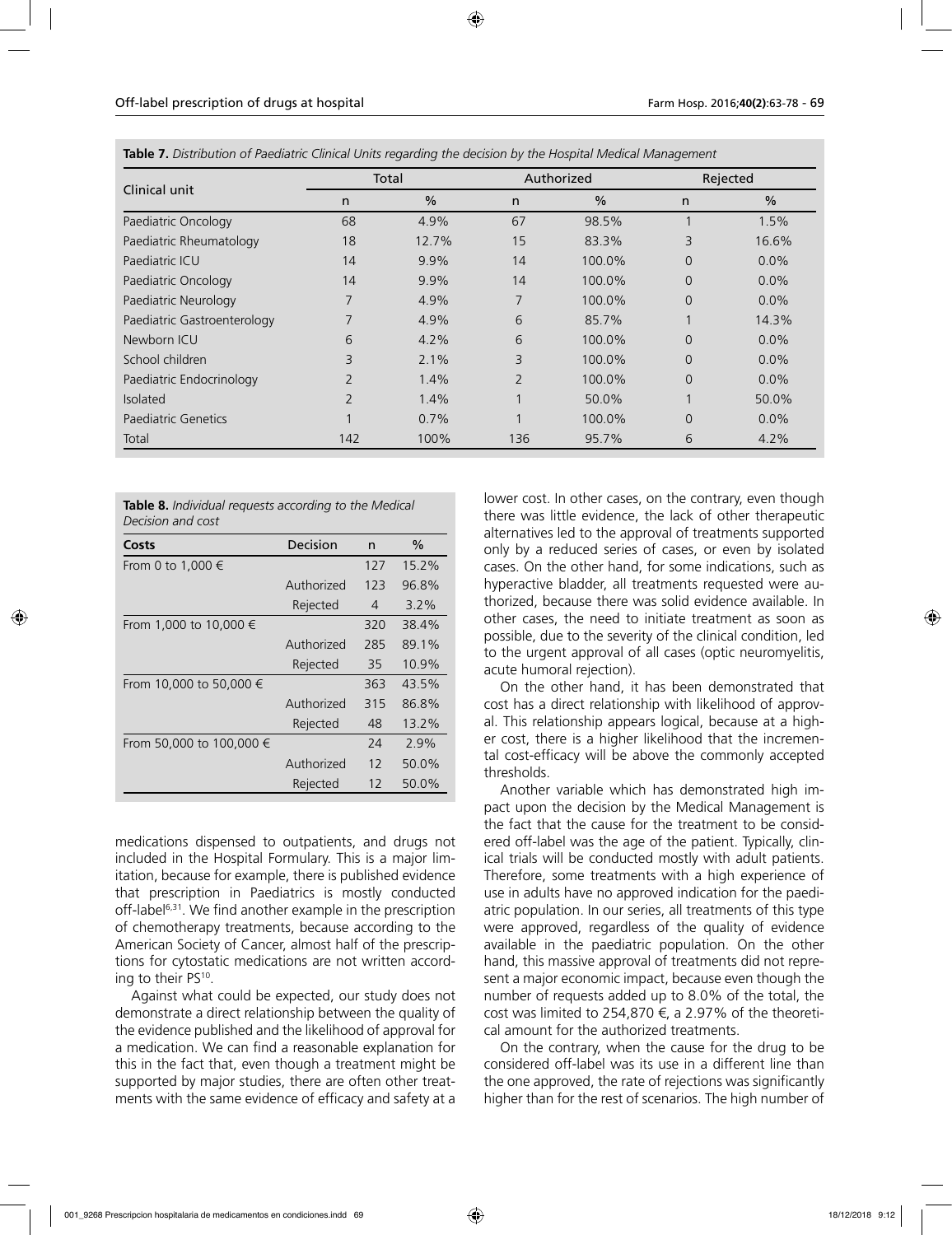treatments for breast cancer rejected stands out; in the majority of cases, this is due to the availability of other treatments which are more cost-effective and have their indication approved in the product specifications.

Another problem we found was the classification of the available evidence. The fact of not having the approved indication presents a direct relationship with the lack of well-designed studies supporting the efficacy and safety of a treatment. The lack of large randomized studies was a regular constant. Finally we decided to use the GRADE23 system, because we considered that it was the most adequate to fit our needs.

Besides, evidence was changeable, because during the period of five years covered by our analysis, new evidence kept constantly appearing. Some treatments that had been initially processed as off-label finally received the approval of their indication by the EMA. This was the case, for example, with everolimus for breast cancer, with botulinum toxin for urinary incontinence, or with bevacizumab for ovarian cancer.

There have also been other variables difficult to control, which had an impact and were not recorded in this study, such as the availability of therapeutic alternative options for the treatment requested, clinical situation of the patient, pressure by relatives, insistence by the prescribing physician, urgency of treatments, etc.

Though it was intended that the procedure of preparation of Therapeutic Use Reports was as homogeneous and reproducible as possible, the personal variability of the authors of each of these reports must be taken into account. All resident pharmacist on rotation in the AMSD from October, 2009 to September, 2014 have participated in these reporting. Even though all reports were reviewed by the pharmacist responsible for the area before being submitted to the Medical Management, the fact that they were written by many different authors might have had an impact on their homogeneity.

Another potential limitation in our study could be the lack of record of the clinical outcomes achieved with the treatments administered, which would help to assess their efficiency.

In our Hospital Pharmacy Unit, the change of legislation in 2009 has increased noticeably the AMSD activity. The saving in 2.2 million  $\epsilon$  which have not been spent on treatments with little efficacy or with more adequate therapeutic alternatives, demonstrates, once more, the high additional value of the Hospital Pharmacy Unit by achieving an individualized therapy with high quality, safe and effective, thus fulfilling the mission of Hospital Pharmacy Units.

## **Bibliography**

1. Real Decreto 1015/2009, de 19 de junio, por el que se regula la disponibilidad de medicamentos en situaciones especiales. Boletín Oficial del Estado, nº 174, (20 de julio de 2009).

- 2. Wittich CM, Burkle CM, Lanier WL. Ten common questions (and their answers) about off-label drug use. Mayo Clin Proc. 2012;87(10):982-90.
- 3. Danes Carreras I, Vallano Ferraz A, de la Cruz Sugranes G, Juarez Giménez JC, Arnau de Bolos JM. Utilización de medicamentos y condiciones de uso recomendadas en pediatría. An Esp Pediatr. 2002;57(5):414-9.
- 4. Radley DC, Finkelstein SN, Stafford RS. Off-label prescribing among office-based physicians. Arch Intern Med. 2006;166(9):1021-6.
- 5. Shah SS, Hall M, Goodman DM, Feuer P, Sharma V, Fargason C Jr, et al. Off-label drug use in hospitalized children. Arch Pediatr Adolesc Med. 2007;161(3):282-90.
- 6. Pandolfini C, Bonati M. A literature review on off-label drug use in children. Eur J Pediatr. 2005;164 (9):552-8.
- 7. Leveque D. Off-label use of anticancer drugs. Lancet Oncol. 2008;9(11):1102-7.
- 8. Roila F, Ballatori E, Labianca R, De Braud F, Borgonovo K, Martelli O, et al. Off-label prescription of antineoplastic drugs: an Italian prospective, observational, multicenter survey. Tumori. 2009;95(6):647-51.
- 9. Pearson SA, Ringland CL, Ward RL. Trastuzumab and metastatic breast cancer: trastuzumab use in Australia-monitoring the effect of an expensive medicine access program. J Clin Oncol. 2007;25(24):3688-93.
- 10. The American Cancer Society. Off-label drug use. [Página Web]. Estados Unidos. [Consultado 15/05/2015]. Disponible en: http:// www.cancer.org/Treatment/TreatmentsandSideEffects/Treatment-Types/Chemotherapy/off-label-drug-use
- 11. Kalis JA, Pence SJ, Mancini RS, Zuckerman DS, Ineck JR. Prevalence of off-label use of oral oncolytics at a community cancer center. J Oncol Pract. 2015;11(2):e139-43.
- 12. Martínez-Lazcano MT, Esplá-González S, Herraiz-Robles P, Hernández-Pérez P, Chillerón-Cuenca R, Pol-Yanguas E. Use of valproic acid in long stay units of psychiatry. Farm Hosp. 2015;39(2):92-101.
- 13. Kharadi D, Patel K, Rana D, Patel V. Off-label drug use in Psychiatry Outpatient Department: A prospective study at a Tertiary Care Teaching Hospital. J Basic Clin Pharm. 2015; 6(2):45-9.
- 14. Mellor JD, Van Koeverden P, Yip SW, Thakerar A, Kirsa SW, Michael M. Access to anticancer drugs: many evidence-based treatments are off-label and unfunded by the Pharmaceutical Benefits Scheme. Intern Med J. 2012;42(11):1224-9.
- 15. García-Sabina A, Rabunal Rey R, Martínez-Pacheco R. Revisión sobre el uso de medicamentos en condiciones no incluidas en su ficha técnica. Farm Hosp. 2011;35(5):264-77.
- 16. Monedero MA. Uso compasivo. En: Suñé JM, Bel E. Formación Continuada para Farmacéuticos de Hospital. 1ª Ed. Barcelona: Ferrer Grupo; 2001. p. 109-16.
- 17. Real Decreto 223/2004, de 6 de febrero, por el que se regulan los ensayos clínicos con medicamentos. Boletín Oficial del Estado, nº 33 (7 de febrero de 2004).
- 18. Ley 29/2006, de 26 de julio, de Garantías y Uso Racional de los Medicamentos y Productos Sanitarios. Boletín Oficial del Estado, nº 178 (27 de julio de 2006).
- 19. Delgado O, Puigventós F, Clopés A. Position of the hospital pharmacist regarding the use of medication in non-authorised conditions. Farm Hosp. 2009;33(5):237-9.
- 20. Pérez-Moreno MA, Villalba-Moreno AM, Santos-Ramos B, Marín-Gil R, Varela-Aguilar JM, Torello-Iserte J, et al. Off-label approval of drug use in a tertiary hospital. Rev Calid Asist. 2013;28(1):12-8.
- 21. Orden de 26 de julio 2012 de la Consejería de Sanidad y Política Social por la que se crean y se establece la composición, organización y funcionamiento del Comité Regional de Evaluación de Tecnologías Sanitarias y de la Comisión Regional de Farmacia. Boletín Oficial de la Región de Murcia, nº 182 (7 de agosto de 2012).
- 22. Grupo 2020. Objetivos 2020. [Monografía en internet]. Madrid. Sociedad Española de Farmacia Hospitalaria; [citado 15/04/2015]. Disponible en: http://gruposdetrabajo.sefh.es/2020/index.php?option=com\_wrapper&view=wrapper&Itemid=2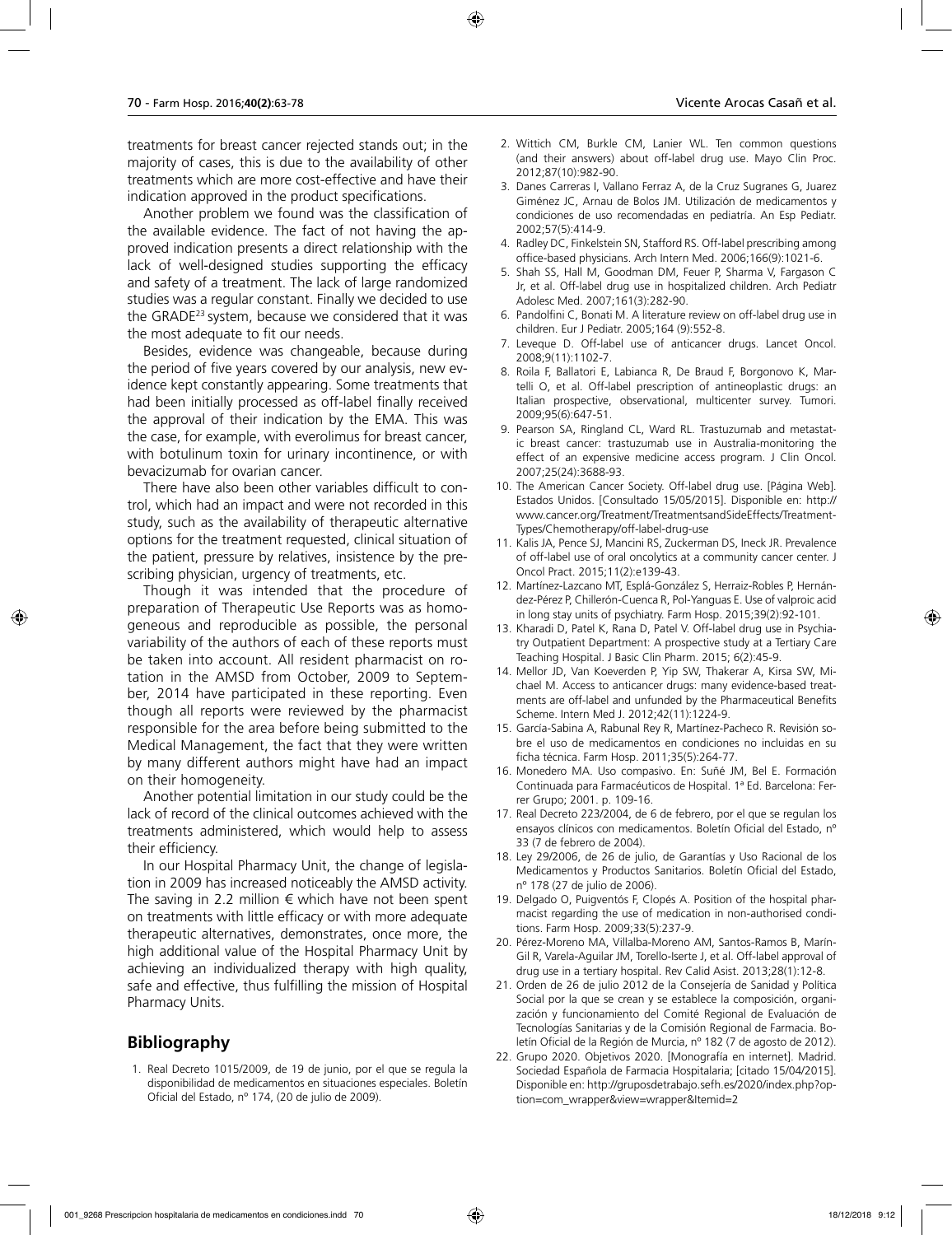- 23. Grupo GENESIS. Propuesta GENESIS de PNT para la utilización en el hospital de medicamentos fuera de indicación, fuera de ficha técnica u off label. [Monografía en Internet]. Madrid: Sociedad Española de Farmacia Hospitalaria; 2009 [Consultado 15/04/2015]. Disponible en: http://gruposdetrabajo.sefh.es/genesis/genesis/Enlaces/PNT\_FFT\_GENESIS\_Borrador\_07\_11\_2009.pdf
- 24. GRADE working group. GRADE. [Página Web]. [Consultada 10/04/2015]. Disponible en: http://www.gradeworkinggroup. org/
- 25. Lozano Ortiz R. Drug use in off-label dosage regimes. Farm Hosp. 2015;39(2):122-6.
- 26. Conti RM, Bernstein AC, Villaflor VM, Schilsky RL, Rosenthal MB, Bach PB. Prevalence of off-label use and spending in 2010 among patent-protected chemotherapies in a population-based cohort of medical oncologists. J Clin Oncol. 2013;31(9):1134-9.
- 27. Morales-Carpi C, Estan L, Rubio E, Lurbe E, Morales-Olivas FJ. Drug utilization and off-label drug use among Spanish emergency room paediatric patients. Eur J Clin Pharmacol. 2010;66(3):315-20.
- 28. Ruiz-Antorán B, Pineiro R, Avendano C, Roman E, Cilleruelo ML, Gutierrez-Junquera C, et al. Drug utilization and off-label drug use in Spanish pediatric gastroenterology outpatients. J Pediatr Gastroenterol Nutr. 2013;56(2):173-7.
- 29. Porta A, Espósito S, Menson E, Spyridis N, Tsolia M, Sharland M, et al. Off-label antibiotic use in children in three European countries. Eur J Clin Pharmacol. 2010;66(9):919-27.
- 30. Fukada C, Kohler JC, Boon H, Austin Z, Krahn M. Prescribing gabapentin off label: Perspectives from psychiatry, pain and neurology specialists. Can Pharm J (Ott). 2012;145(6):280-4.
- 31. Bazzano AT, Mangione-Smith R, Schonlau M, Suttorp MJ, Brook RH. Off-label prescribing to children in the United States outpatient setting. Acad Pediatr. 2009;9(2):81-8.

### **Aportación a la literaura científica.**

Ésta es la serie más completa sobre la prescripción de medicamentos en condiciones fuera de ficha técnica. A diferencia de otras publicaciones anteriores, en la nuestra se incluyen todos los grupos de edad y especialidades médicas.

Nuestra experiencia puede ayudar a que más Servicios de Farmacia participen en procesos orientados a impulsar la farmacoterapia basada en la evidencia, como propone la iniciativa 2020 de la Sociedad Española de Farmacia Hospitalaria.

### **Introducción**

El Real Decreto 1015/2009, de 19 de junio, por el que se regula la disponibilidad de medicamentos en situaciones especiales, reglamenta el acceso en España a medicamentos en condiciones fuera de ficha técnica (FFT)1 .

El uso FFT ocurre en todas las especialidades, pero es más común en aquellas donde es menos probable que se incluyan pacientes en los ensayos clínicos (pediatría, psiquiatría, obstetricia-ginecología)<sup>2,3</sup>. En un estudio norteamericano, el 21% de las prescripciones de los 160 medicamentos más usados fueron FFT4 . En pediatría se ha observado hasta un 80%5,6, en oncología hasta un 50%7- <sup>11</sup> y en psiquiatría hasta el 76%<sup>12,13</sup>. La mayoría presentaron poca o ninguna evidencia científica que los apoyara<sup>14</sup>. En España existen pocos estudios, observándose en una reciente publicación un 22,3% de prescripciones FFT15.

Hasta la aprobación del RD 1015/2009, el procedimiento para utilizar los medicamentos en condiciones FFT era claro y uniforme, teniendo la Agencia Española del Medicamento y Productos Sanitarios la responsabilidad para autorizar el empleo de los medicamentos de uso compasivo<sup>16-18</sup>.

Desde la entrada en vigor del RD 1015/2009, esta responsabilidad ha sido transferida a las comisiones u órganos colegiados equivalentes de cada comunidad

autónoma, iniciando un proceso de adaptación que ha originado la pérdida de esta uniformidad19,20.

En nuestra comunidad, hasta 2013 no se creó una comisión regional que pudiera hacerse responsable de esta nueva situación, por lo que cada hospital tuvo que idear un procedimiento propio de actuación $21$ .

El **objetivo principal** de este proyecto fue desarrollar un proceso de gestión de los medicamentos en condiciones FFT dentro del hospital para adecuarnos al RD 1015/2009 y, a su vez, cumplir el objetivo 2.3 de la iniciativa 2020 de la Sociedad Española de Farmacia Hospitalaria (SEFH): *el Servicio de Farmacia (SF) participará activamente en programas orientados a que los pacientes reciban una farmacoterapia basada en la evidencia*<sup>22</sup>*.*

Como **objetivos secundarios** nos planteamos, en primer lugar, analizar cuáles eran los tratamientos e indicaciones más habituales y las unidades clínicas que los solicitaban con más frecuencia; en segundo lugar, investigar qué variables del paciente o de los tratamientos influían en la decisión de autorización de un fármaco; y por último cual era el impacto económico de los fármacos autorizados y el gasto teórico que hubiera supuesto utilizar los denegados.

### **Métodos**

Para adaptarnos al RD 1015/2009, se diseñó un Procedimiento Normalizado de Trabajo (PNT) basado en el publicado por el grupo GENESIS (Grupo de Evaluación de Novedades, EStandarización e Investigación en Selección de medicamentos) de la SEFH23. Este PNT fue aprobado por la Comisión de Farmacia y Terapéutica (CFT) y la Dirección Médica del hospital, que asumió la responsabilidad de autorización de los tratamientos con el apoyo técnico del Área de Evaluación y Selección de Medicamentos (AESM) del SF.

Según este PNT, el clínico debería cumplimentar un impreso de solicitud con datos de filiación, tratamientos anteriores, tratamientos alternativos y razones que justi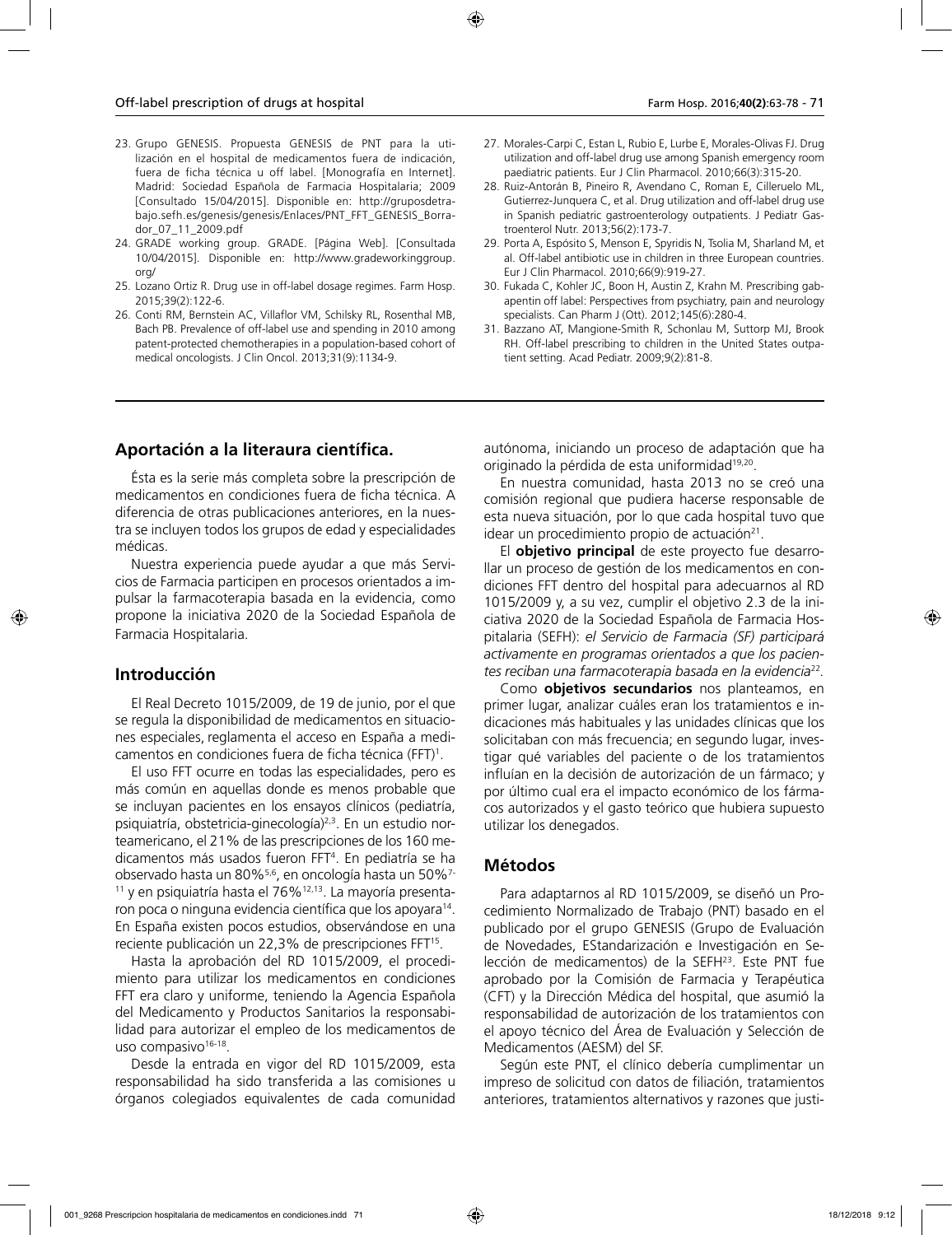ficaran el tratamiento solicitado, adjuntando las referencias bibliográficas disponibles.

El AESM dispondría de siete días para elaborar un informe de evaluación con un análisis de eficacia, seguridad, conveniencia y coste del tratamiento solicitado y de sus alternativas en las condiciones específicas del paciente, con una propuesta de aprobación o denegación por la Dirección del Hospital.

Este análisis incluye las solicitudes individualizadas recibidas en los últimos cinco años, desde el 1 de octubre de 2009 hasta el 30 de septiembre de 2014, tanto para pacientes ingresados, como para ambulatorios y externos.

Fueron excluidos de este análisis los tratamientos sujetos a protocolos FFT desde el momento de su aprobación por la CFT del hospital, así como los tratamientos FFT individualizados desde el momento en que recibieron la indicación por parte de las Agencias Reguladoras. Para este análisis se revisaron los impresos de solicitud recibidos, los informes de evaluación individualizados realizados por el AESM del SF y las historias clínicas cuando fue necesario.

La tasa de autorización de los tratamientos se consideró la variable principal, y se analizó en función de los datos demográficos de los pacientes (edad y sexo), el servicio clínico solicitante, el fármaco o combinaciones de fármacos, la indicación para la que se solicitaba el tratamiento, la razón por la que el tratamiento se consideraba FFT, las evidencias de eficacia y seguridad disponibles en el momento de la redacción del informe y el coste del tratamiento.

Las causas que motivaron la consideración de los tratamientos como FFT se dividieron en cuatro grupos:

- 1. **Indicación no aprobada en la ficha técnica (FT).** Cuando la patología concreta solicitada no coincidía con la descrita en la FT.
- 2. **Indicación no aprobada para la edad del paciente.** Cuando el paciente no pertenecía al grupo de edad específico al que iba dirigido el tratamiento según la indicación descrita en la FT o cuando este grupo de edad había sido excluido de forma explícita.
- 3. **Indicación en una línea de tratamiento diferente a la aprobada en la FT.** Cuando en la FT se especificaba una línea de tratamiento concreta que no coincidía con la línea solicitada.
- 4. **Prescripción en una combinación de fármacos diferente a la aprobada en la FT.** Cuando en la FT se especificaba una combinación de fármacos concreta que no coincidía con la solicitada.

Las evidencias se clasificaron según el sistema GRA-DE (Grading of Recomendations, Assesment, Development and Evaluation) en evidencia alta, moderada, baja y muy baja24.

- **Evidencia alta:** meta-análisis, ensayo clínico aleatorizado, revisión sistemática de ensayos clínicos aleatorizados.
- **Evidencia moderada:** ensayos clínicos controlados bien diseñados pero no aleatorizados, ensayos alea-

torizados en otra línea de tratamiento extrapolables, ensayos aleatorizados en otra población extrapolables, estudios de cohortes o de casos y controles de alta calidad y multicéntricos.

- **Evidencia baja:** estudios de cohortes o de casos y controles, múltiples series comparadas en el tiempo.
- **Evidencia muy baja:** series de casos, opinión de expertos.

Para calcular el coste se consideró la duración del tratamiento según los estudios disponibles y el coste de adquisición del hospital. Para duraciones mayores a 12 meses se estimó exclusivamente el coste del primer año. En los cálculos se empleó el precio real de adquisición del hospital (PVL - descuentos + IVA). No se cuantificaron otros costes médicos directos asociados, como costes de administración, estancias hospitalarias, ni indirectos, aunque todos ellos se tuvieron en cuenta de forma cualitativa en la toma de decisiones.

Los datos fueron analizados utilizando el programa SPSS para Windows versión 19.0. La relación estadística entre la evidencia científica y la decisión de la Dirección Médica, y la relación entre la tasa de autorización entre unidades clínicas de adultos y pediátricas se calcularon mediante el test de  $\chi^2$ . La relación entre el coste y la decisión de la Dirección Médica se calculó según el test t de Student. Se tomó como valor estadísticamente significativo p<0,05, corrigiendo el alfa por Bonferroni para comparación de subgrupos, evitando los falsos positivos. Para ello se tomó como significación estadística p<0,05/ nº de comparaciones.

## **Resultados**

El PNT diseñado fue seguido ampliamente en el hospital, recibiéndose en el periodo estudiado 834 solicitudes individualizadas de tratamientos FFT. De ellas, se autorizó el 88,1%. El 51,3% fueron para pacientes varones. La mediana de edad de los pacientes fue de 50 años (Tabla 1).

Según la razón que motivó que el tratamiento se considerara FFT, fueron mayoritarias las peticiones que se debieron a indicación no aprobada en la FT con un 73,2% de las peticiones, aprobándose el 87,5%. Cuando la solicitud se realizó porque la edad del paciente era distinta a la recogida en la ficha técnica (8% de las solicitudes) se autorizaron el 100%. El porcentaje más bajo de autorizaciones se produjo en las peticiones en las que se solicitaba un tratamiento en una línea diferente a la autorizada (8,6% de las solicitudes y 75% de autorizaciones (Tabla 2).

Respecto a la evidencia disponible en el momento de realizarse la solicitud, la tabla 3 resume su distribución. Se compararon los niveles de evidencia respecto a las decisiones de autorización o denegación, no observándose diferencias significativas (p=0,413, test de  $\chi^2$ ).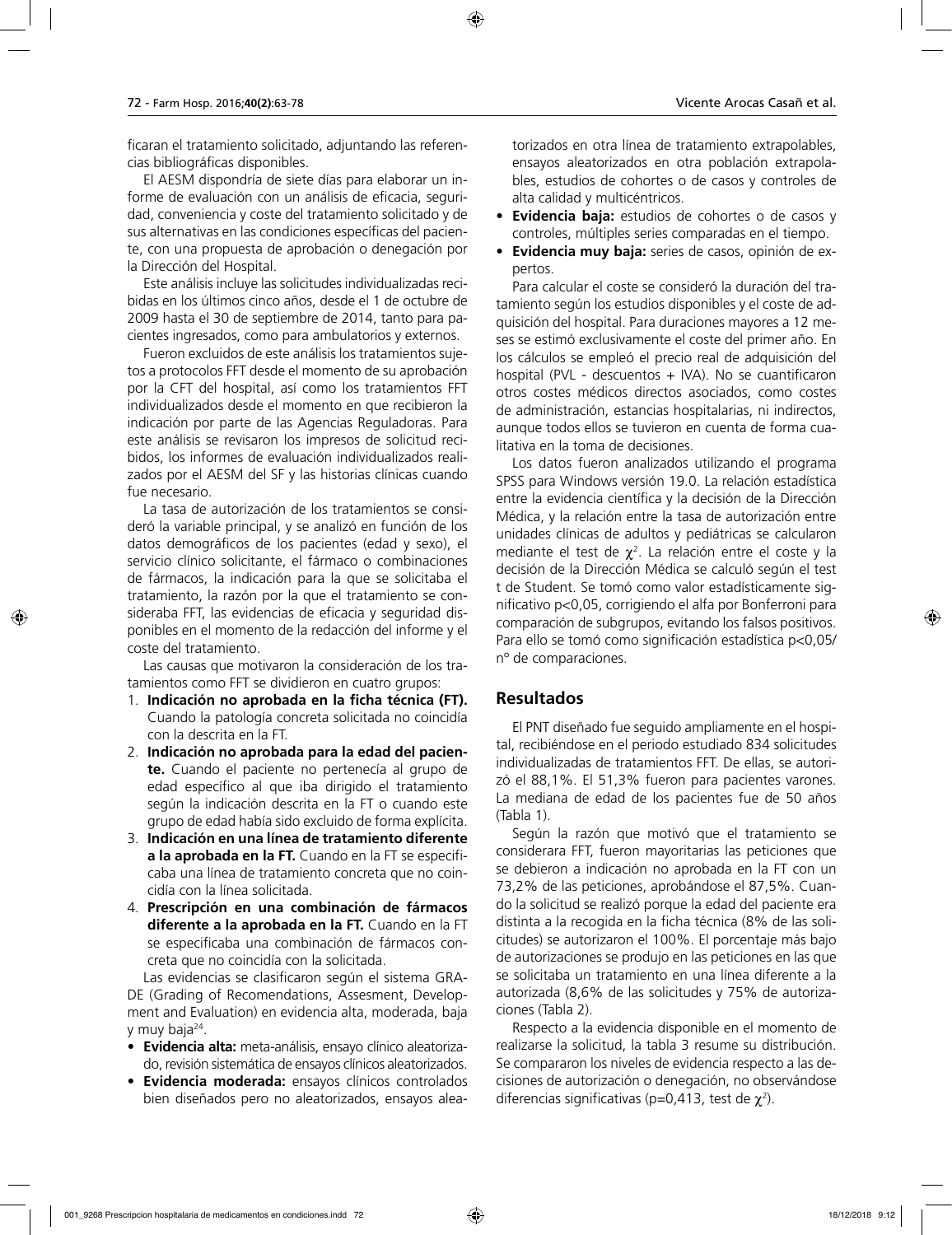Se realizó la distribución de medicamentos solicitados según la clasificación ATC (Tabla 4). Se observó que el grupo de medicamentos más solicitados fueron los antineoplásicos con un 73,4% (612). Los fármacos con mayor número de peticiones fueron: rituximab (120), bevacizumab (103), y bendamustina (65) (Figura 1).

Las indicaciones más repetidas fueron gliomas (72), linfoma de células B (46) y carcinoma epitelial de ovario (33).

| Edad                     | Mediana                | $[P_{25}, P_{75}]$ | Rango           |  |
|--------------------------|------------------------|--------------------|-----------------|--|
|                          | 50 años                | [29.63]            | 1 día a 89 años |  |
| Sexo                     |                        | $\mathsf{n}$       | $\%$            |  |
|                          | Hombres                | 428                | 51.3%           |  |
|                          | Mujeres                | 406                | 48.7%           |  |
| Población                |                        | n                  | $\%$            |  |
|                          | Adultos                | 679                | 81.4%           |  |
|                          | Niños                  | 155                | 18.6%           |  |
| Solicitudes              |                        | $\sf n$            | $\%$            |  |
|                          | 2009 <sup>+</sup>      | 39                 | 4.7%            |  |
|                          | 2010                   | 144                | 17.3%           |  |
|                          | 2011                   | 173                | 20.7%           |  |
|                          | 2012                   | 156                | 18.7%           |  |
|                          | 2013                   | 177                | 21.2%           |  |
|                          | 2014 <sup>#</sup>      | 145                | 17.4%           |  |
|                          | Total                  | 834                | 100%            |  |
| <b>Unidades Clínicas</b> |                        | $\sf n$            | $\frac{0}{0}$   |  |
| Adultos                  | Oncología              | 314                | 45.4%           |  |
|                          | Hematología            | 122                | 17.6%           |  |
|                          | Reumatología           | 58                 | 8.4%            |  |
|                          | Nefrología             | 29                 | 4.2%            |  |
|                          | Neurología             | 25                 | 3.6%            |  |
|                          | Otros                  | 144                | 20.8%           |  |
|                          | Total                  | 692                | 100,0%          |  |
| Pediátricas*             | Oncología infantil     | 68                 | 47.9%           |  |
|                          | Reumatología infantil  | 18                 | 12.7%           |  |
|                          | UCI pediátrica         | 14                 | 9.9%            |  |
|                          | Cardiología pediátrica | 14                 | 9.9%            |  |
|                          | Neurología pediátrica  | $\overline{7}$     | 4.9%            |  |
|                          | Otros                  | 21                 | 14.7%           |  |
|                          | Total                  | 142                | 100.0%          |  |

† Desde 1 de octubre.

‡Hasta 30 de septiembre.

\*Ocho niños fueron atendidos por unidades clínicas de adultos.

| Tabla 2. Distribución de los diferentes tipos de FFT según decisión de la Dirección Médica |  |
|--------------------------------------------------------------------------------------------|--|
|                                                                                            |  |

| Tipos de FFT      | n   | $\%$    | Autorizados | $\frac{0}{2}$ | Denegados | $\frac{0}{0}$ |
|-------------------|-----|---------|-------------|---------------|-----------|---------------|
| <b>Indicación</b> | 610 | 73.2%   | 534         | 87.5%         | 76        | 12.5%         |
| Combinación       | 85  | 10.2%   | 80          | 94.1%         |           | 5.9%          |
| Línea             | 72  | 8.6%    | 54          | 75%           | 18        | 25%           |
| Edad              | 67  | $8.0\%$ | 67          | 100.0%        |           | 0.0%          |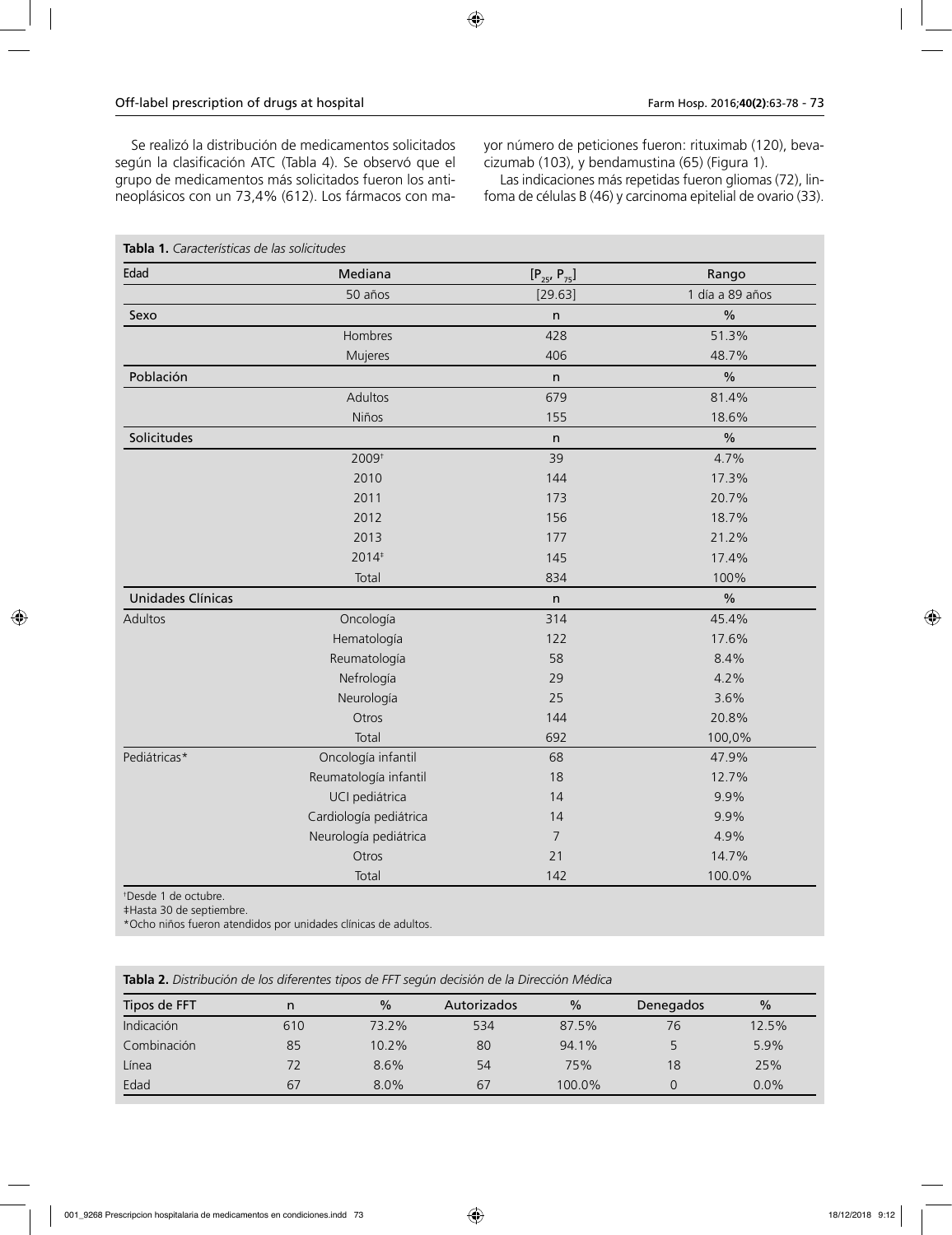En la tabla 5 se describen las indicaciones más frecuentes con la correspondiente decisión de la dirección médica.

El 83,0% de las solicitudes procedieron de unidades clínicas de adultos y el 17% de pediátricas. La distribución de las solicitudes por unidades clínicas se desglosa en las tablas 6 y 7.

La tasa de autorización de las solicitudes de las unidades pediátricas (95,7%) fue superior a la de las de adultos (86,6%) (p<0,05, test de  $\chi^2$ ).

Se calculó el coste teórico que suponían los medicamentos aprobados alcanzándose un gasto total de 8.567.537 €. El gasto total de farmacia en el periodo

| Evidencia disponible | n   | $\%$   | Autorizados | $\frac{0}{0}$ | Denegados | $\frac{0}{0}$ |
|----------------------|-----|--------|-------------|---------------|-----------|---------------|
| Evidencia alta       | 92  | 11%    | 77          | 83.7%         | 15        | 16.3%         |
| Evidencia moderada   | 458 | 54.9%  | 410         | 89.5%         | 48        | 10.5%         |
| Evidencia baja       | 20  | 2.4%   | 17          | 85.0%         | 3         | 15.0%         |
| Evidencia muy baja   | 264 | 31.7%  | 231         | 87.5%         | 33        | 12.5%         |
| Total                | 834 | 100.0% | 735         | 88.1%         | 99        | 11.9%         |

**Tabla 4.** *Distribución de medicamentos según clasificación ATC y decisión de la Dirección Médica*

| Clasificación ATC                | n   | $\frac{0}{0}$ | Autorizados    | $\frac{0}{0}$ | Denegados      | $\frac{0}{0}$ |
|----------------------------------|-----|---------------|----------------|---------------|----------------|---------------|
| B: sangre                        | 18  | 2.2%          | 12             | 66.6%         | 6              | 33.3%         |
| C: cardiovascular                | 32  | 3.8%          | 32             | 100.0%        | $\overline{0}$ | 0%            |
| $H:$ hormonas                    | 10  | 1.2%          | 10             | 100.0%        | $\overline{0}$ | 0%            |
| J: antiinfecciosos               | 44  | 5.3%          | 43             | 97.7%         |                | 2.3%          |
| L: antineoplásicos               | 612 | 73.4%         | 531            | 86.8%         | 81             | 13.2%         |
| M: sistema<br>musculoesquelético | 62  | 7.4%          | 60             | 96.8%         | $\overline{2}$ | 3.2%          |
| N: sistema nervioso              | 5   | 0.6%          | $\overline{4}$ | 80.0%         | $\overline{ }$ | 20.0%         |
| R: respiratorio                  | 11  | 1.3%          | 7              | 63.6%         | 4              | 36.4%         |
| S: órganos de los sentidos       | 24  | 2.9%          | 21             | 87.5%         | 3              | 12.5%         |
| V: varios                        | 16  | 1.9%          | 15             | 93.7%         |                | 6.3%          |



**Figura 1.** *Fármacos con mayor número de solicitudes.\**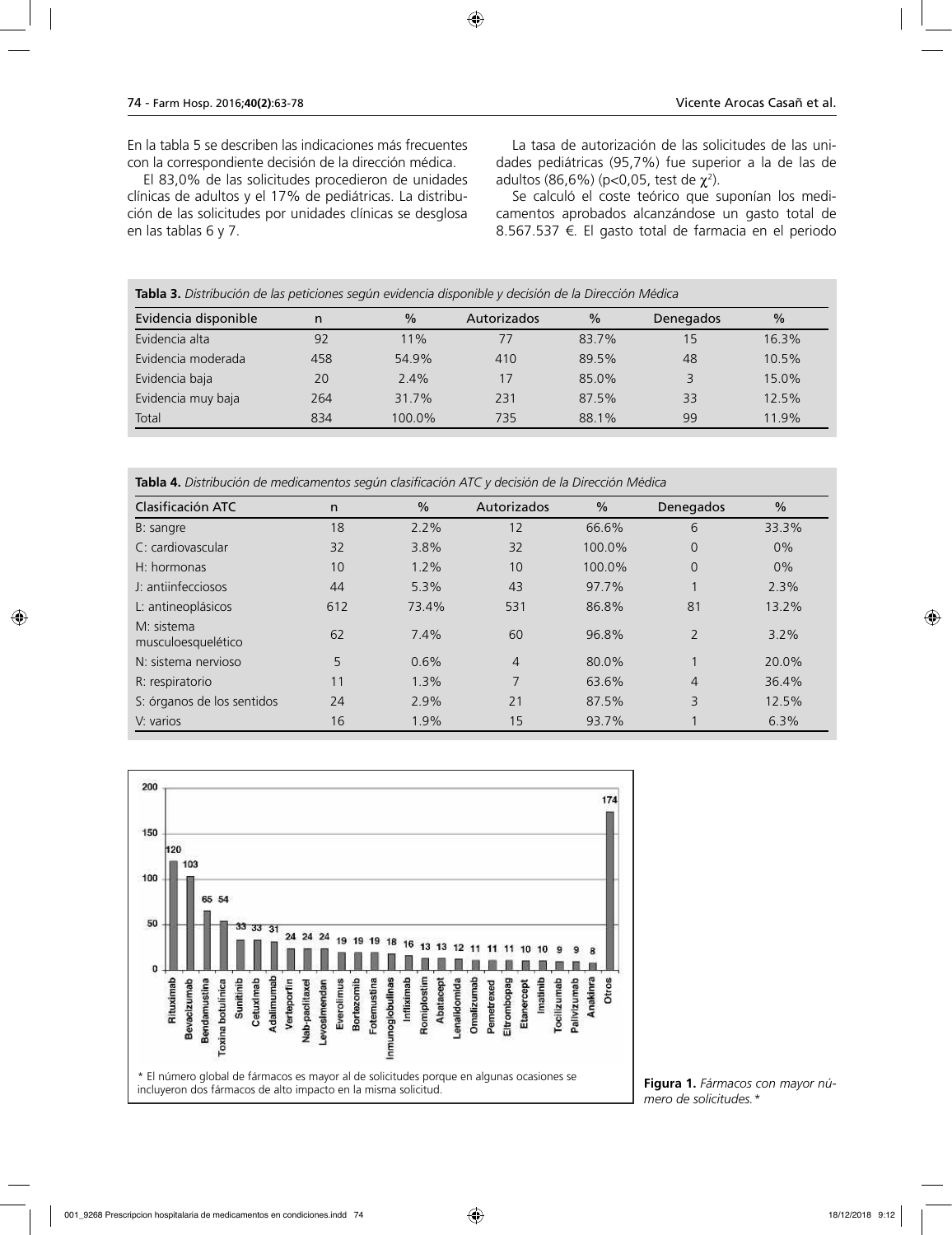estudiado (octubre de 2009 a septiembre de 2014) ascendió a 250.702.423 €. Por lo tanto, el gasto en fármacos FFT supuso un 3,42% del gasto total de farmacia. La mediana del coste por paciente fue de 8.544 € [1.970, 16.101]. Se pudo observar como los tratamientos cuyos costes estaban comprendidos entre 0 y 1.000 € fueron autorizados en un 96,8% (123), mientras que entre 50.000 y 100.000 € solo lo fueron en el 50% de las ocasiones (12) (Tabla 8).

El porcentaje de autorización disminuyó según aumentó la franja de gasto de manera estadísticamente significativa (p<0,05, test t de Student).

Los tratamientos denegados, en el caso de que se hubieran aprobado, hubieran ocasionado un gasto de 2.268.642 € con una mediana de coste por paciente de 14.010 € [4.684, 35.935]. Esto hubiera supuesto un 0,90% del gasto de medicamentos en ese periodo.

### **Discusión**

Creemos que éste es el estudio más completo y amplio realizado desde el cambio de legislación aprobado en septiembre de 2009. Abarca un periodo de cinco

| Tabla 5. Indicaciones más frecuentes según decisión de la Dirección Médica |    |      |             |       |                |               |  |
|----------------------------------------------------------------------------|----|------|-------------|-------|----------------|---------------|--|
| <b>Indicaciones</b>                                                        | n  | $\%$ | Autorizadas | %     | Denegadas      | $\frac{0}{0}$ |  |
| Gliomas                                                                    | 72 | 8.6% | 70          | 97.2% | 2              | 2.7%          |  |
| Linfoma de células B                                                       | 46 | 5.5% | 42          | 91.3% | $\overline{4}$ | 8.7%          |  |
| Carcinoma epitelial de ovario                                              | 32 | 3.8% | 28          | 84.8% | 5              | 15.2%         |  |
| Cáncer de mama                                                             | 31 | 3.7% | 22          | 71%   | $\overline{9}$ | 29%           |  |
| Cáncer de cabeza y cuello                                                  | 28 | 3.3% | 27          | 96.4% |                | 3.6%          |  |
| Adenocarcinoma de páncreas                                                 | 25 | 3.0% | 21          | 84%   | $\overline{4}$ | 16%           |  |
| Rechazo agudo humoral                                                      | 23 | 2.7% | 22          | 95.7% |                | 4.3%          |  |
| Enfermedad injerto contra<br>huésped                                       | 19 | 2.3% | 18          | 94.7% | $\mathbf 1$    | 5.3%          |  |
| Coroidopatía serosa central                                                | 16 | 1.9% | 13          | 81.2% | 3              | 18.8%         |  |
| Cirugía cardíaca                                                           | 14 | 1.7% | 14          | 100%  | $\Omega$       | $0\%$         |  |
| Neuromielitis óptica                                                       | 14 | 1.7% | 14          | 100%  | $\Omega$       | 0%            |  |
| Sialorrea                                                                  | 14 | 1.7% | 14          | 100%  | $\overline{0}$ | $0\%$         |  |
| Leucemia linfoide crónica                                                  | 14 | 1.7% | 13          | 92.9% |                | 7.1%          |  |
| Uveítis                                                                    | 13 | 1.6% | 13          | 100%  | $\Omega$       | $0\%$         |  |
| Neuralgia                                                                  | 12 | 1.4% | 12          | 100%  | $\Omega$       | 0%            |  |
| Carcinoma papilar de tiroides                                              | 11 | 1.3% | 9           | 81.8% | $\overline{2}$ | 18.2%         |  |

**Tabla 6.** *Distribución de las unidades clínicas de adultos respecto a la decisión de la Dirección Médica*

| Unidad Clínica       | Total |               | Autorizados |               | Denegados      |               |
|----------------------|-------|---------------|-------------|---------------|----------------|---------------|
|                      | n     | $\frac{0}{0}$ | n           | $\frac{0}{0}$ | n              | $\frac{0}{0}$ |
| Oncología            | 314   | 45.4%         | 263         | 83.8%         | 51             | 16.2%         |
| Hematología          | 122   | 17.6%         | 104         | 85.2%         | 18             | 14.8%         |
| Reumatología         | 58    | 8.4%          | 51          | 87.9%         | 7              | 12.1%         |
| Oftalmología         | 32    | 4.6%          | 29          | 90.6%         | 3              | 9.4%          |
| Nefrología           | 29    | 4.2%          | 28          | 96.5%         | 1              | 3.5%          |
| Neurología           | 25    | 3.6%          | 24          | 96.0%         | 1              | 4.0%          |
| Otorrinolaringología | 20    | 2.9%          | 20          | 100.0%        | $\overline{0}$ | 0.0%          |
| Digestivo            | 14    | 2.0%          | 14          | 100.0%        | $\overline{0}$ | 0.0%          |
| Unidad del dolor     | 12    | 1.7%          | 12          | 100.0%        | $\overline{0}$ | 0.0%          |
| Urología             | 9     | 1.3%          | 9           | 100.0%        | $\overline{0}$ | 0.0%          |
| Otros                | 57    | 8.2%          | 45          | 78.9%         | 12             | 21.1%         |
| Total                | 692   | 100%          | 599         | 86.6%         | 93             | 13.4%         |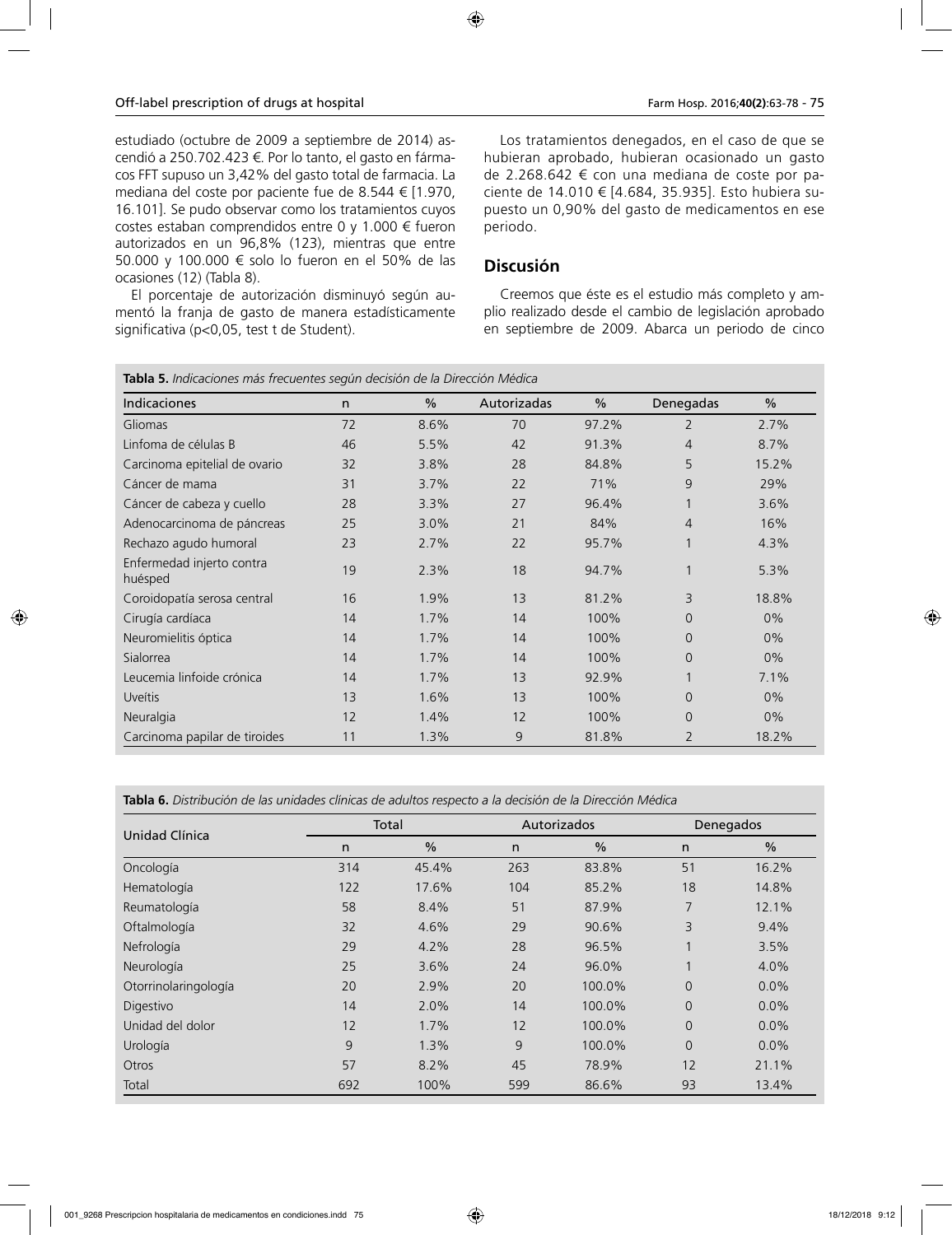|                              | Total          |               | Autorizados    |               | Denegados |               |
|------------------------------|----------------|---------------|----------------|---------------|-----------|---------------|
| Unidad Clínica               | n              | $\frac{0}{0}$ | n              | $\frac{0}{0}$ | n         | $\frac{0}{0}$ |
| Oncología infantil           | 68             | 4.9%          | 67             | 98.5%         |           | 1.5%          |
| Reumatología infantil        | 18             | 12.7%         | 15             | 83.3%         | 3         | 16.6%         |
| UCI pediátrica               | 14             | 9.9%          | 14             | 100.0%        | $\Omega$  | $0.0\%$       |
| Cardiología pediátrica       | 14             | 9.9%          | 14             | 100.0%        | $\Omega$  | $0.0\%$       |
| Neurología pediátrica        | 7              | 4.9%          | 7              | 100.0%        | $\Omega$  | $0.0\%$       |
| Gastroenterología pediátrica | 7              | 4.9%          | 6              | 85.7%         |           | 14.3%         |
| <b>UCI Neonatal</b>          | 6              | 4.2%          | 6              | 100.0%        | $\Omega$  | $0.0\%$       |
| Escolares                    | 3              | $2.1\%$       | 3              | 100.0%        | $\Omega$  | 0.0%          |
| Endocrinología pediátrica    | $\overline{2}$ | 1.4%          | $\overline{2}$ | 100.0%        | $\Omega$  | $0.0\%$       |
| <b>Aislados</b>              | $\overline{2}$ | 1.4%          | 1              | 50.0%         |           | 50.0%         |
| Genética infantil            | 1              | 0.7%          |                | 100.0%        | $\Omega$  | $0.0\%$       |
| Total                        | 142            | 100%          | 136            | 95.7%         | 6         | 4.2%          |

**Tabla 7.** *Distribución de las unidades clínicas pediátricas respecto a la decisión de la Dirección Médica*

| Tabla 8. Peticiones individualizadas según decisión de la |  |  |  |
|-----------------------------------------------------------|--|--|--|
| Decisión Médica y coste                                   |  |  |  |

| Costes                | Decisión    | n   | $\%$     |
|-----------------------|-------------|-----|----------|
| De 0 a 1.000 €        |             | 127 | 15.2%    |
|                       | Autorizados | 123 | 96.8%    |
|                       | Denegados   | 4   | $3.2\%$  |
| De 1.000 a 10.000 €   |             | 320 | 38.4%    |
|                       | Autorizados | 285 | 89.1%    |
|                       | Denegados   | 35  | 10.9%    |
| De 10.000 a 50.000 €  |             | 363 | 43.5%    |
|                       | Autorizados | 315 | 86.8%    |
|                       | Denegados   | 48  | $13.2\%$ |
| De 50.000 a 100.000 € |             | 24  | 2.9%     |
|                       | Autorizados | 12  | 50.0%    |
|                       | Denegados   | 12  | 50.0%    |

años e incluye información de más de 800 solicitudes de tratamientos en condiciones FFT.

En nuestro país existen pocos estudios sobre el uso FFT15,25. Existen trabajos descriptivos sobre las tasas de autorización de medicamentos FFT en hospitales pero con un bajo número de peticiones en estudio. Nuestras tasas de autorización son más altas que las descritas por Pérez-Moreno en el Hospital Virgen del Rocío (88,1% frente al 60,8%) aunque en aquel caso se trataba de un estudio de menos de 2 años de duración y solo 51 solicitudes. Respecto a las unidades clínicas que más solicitudes presentan, los resultados son similares, siendo éstas las unidades onco-hematológicas en ambos estudios<sup>20</sup>.

Aunque se han publicado varios trabajos en otros países, éstos no contemplan la legislación española<sup>4</sup>.

En otras ocasiones, los estudios han recogido aspectos parciales de la terapéutica, como tratamientos oncológicos<sup>26</sup>, tratamientos en población pediátrica<sup>27,28</sup> o solo algunos grupos de fármacos<sup>29,30</sup>. Nuestro trabajo incluye todas las especialidades médicas y grupos poblacionales atendidos en un hospital clínico universitario de tercer nivel.

A pesar del elevado número de solicitudes tramitadas en este periodo, este procedimiento solo ha podido aplicarse a los medicamentos sobre los que el Servicio de Farmacia tiene un mayor control: medicamentos de uso restringido, citostáticos de alto impacto económico, medicamentos dispensados a pacientes externos y fármacos no incluidos en la Guía Farmacoterapéutica. Ésta es una limitación importante, ya que se tiene constancia por la bibliografía publicada que, por ejemplo, la prescripción en pediatría es mayoritariamente fuera de ficha técnica<sup>6,31</sup>. Otro ejemplo lo encontramos en la prescripción de tratamientos quimioterápicos, ya que, según la Sociedad Americana del Cáncer, hasta la mitad de las prescripciones de medicamentos citostáticos no se ajustan a su  $FT^{10}$ .

Contrariamente a lo que cabría esperar, en nuestro estudio no se demuestra una relación directa entre la calidad de la evidencia publicada y la probabilidad de aprobación de un tratamiento. Una explicación razonable la encontramos en el hecho de que en muchas ocasiones, a pesar de que un tratamiento esté avalado por estudios importantes, existen otros tratamientos con la misma evidencia de eficacia y seguridad a un coste menor. En otras ocasiones, por el contrario, a pesar de que las evidencias eran escasas, la falta de otras alternativas terapéuticas hizo que se aceptaran tratamientos avalados únicamente por pequeñas series de casos o incluso por casos aislados. Por otro lado, en algunas indicaciones, como vejiga hiperactiva, se autorizaron todos los tra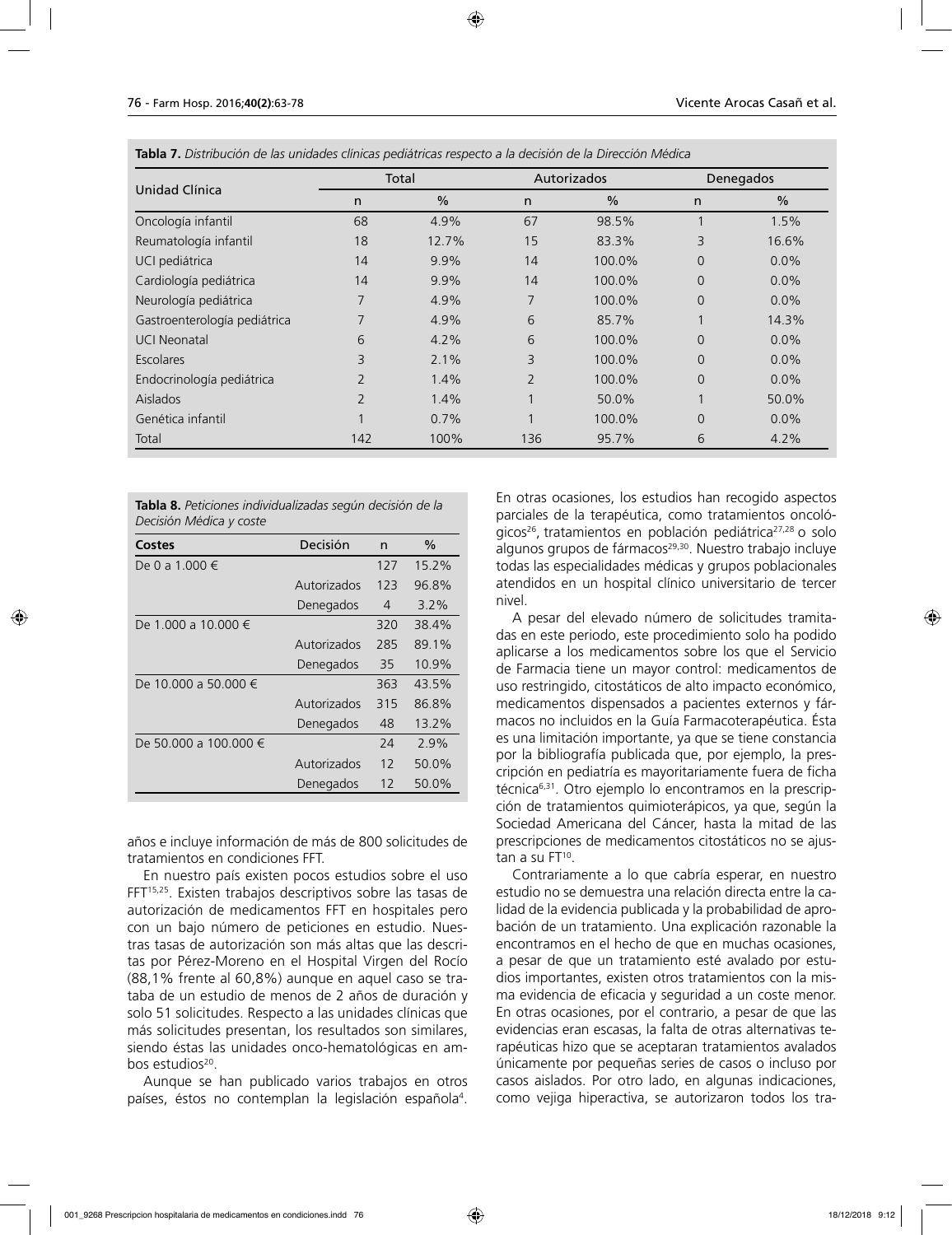tamientos solicitados, ya que las evidencias disponibles eran sólidas. En otros casos, la necesidad de iniciar el tratamiento lo antes posible por la gravedad del cuadro clínico, hizo que se aprobaran todos los casos por vía urgente (neuromielitis óptica, rechazo agudo humoral).

Por el contrario, el coste sí ha demostrado tener una relación directa con la probabilidad de aprobación. Esta relación es lógica, ya que, a mayor coste, mayor probabilidad hay de que el coste eficacia incremental esté por encima de los umbrales habitualmente aceptados.

Otra variable que ha demostrado tener mucha influencia en la decisión de la dirección médica es el hecho de que la causa que determinara que el tratamiento se considerara FFT fuera la edad del paciente. Habitualmente los ensayos clínicos se realizan predominantemente en pacientes adultos. Por lo tanto, tratamientos con gran experiencia de utilización en adultos no disponen de indicación aprobada en la población pediátrica. En nuestra serie, todos los tratamientos de este tipo fueron aprobados, independientemente de la calidad de la evidencia disponible en población pediátrica. Por otro lado, esta aprobación masiva de los tratamientos no supuso un impacto económico importante ya que, aunque en número de solicitudes alcanzó un 8,0% del global, el coste se limitó a 254.870 €, el 2,97% del importe teórico de los tratamientos autorizados.

Por el contrario, cuando la causa de que el fármaco se considerara FFT fue su utilización en una línea diferente a la autorizada, la tasa de denegaciones fue significativamente mayor que para el resto de situaciones. Destaca el alto número de tratamientos denegados en cáncer de mama debido, en su mayoría, a la existencia de otros tratamientos más coste-efectivo con indicación aprobada en FT.

Otro problema con el que nos encontramos fue el de clasificar la evidencia disponible. El hecho de no disponer de indicación aprobada está directamente relacionado con la escasez de estudios bien diseñados que avalen la eficacia y seguridad de un tratamiento. La ausencia de grandes estudios randomizados fue una constante habitual. Finalmente nos decidimos por emplear el sistema GRADE23, que consideramos que era el que más se ajustaba a nuestras necesidades.

Además, la evidencia fue cambiante, ya que durante el periodo de cinco años que ocupa nuestro análisis, continuamente fueron apareciendo nuevas evidencias. Algunos tratamientos, que en principio fueron tramitados como FFT, posteriormente recibieron la indicación por la EMA. Esto ocurrió, por ejemplo con everolimus en cáncer de mama, con la toxina botulínica en incontinencia urinaria o con bevacizumab en cáncer de ovario.

También ha habido otras variables de difícil control que han influido y que no se han registrado en este estudio, como disponibilidad de alternativas terapéuticas al tratamiento solicitado, situación clínica del paciente, presión familiar, insistencia del facultativo prescriptor, urgencia de los tratamientos, etc.

A pesar de que se ha intentado que el procedimiento de elaboración de los informes de utilidad terapéutica fuera lo más homogéneo y reproducible posible, hay que tener en cuenta la variabilidad personal de los autores de cada uno de los informes. En su redacción han participado todos los residentes que han realizado rotación por el AESM desde octubre de 2009 hasta septiembre de 2014. Aunque todos los informes han sido revisados por el facultativo responsable del área antes de ser derivados a la Dirección Médica, el hecho de haber sido redactados por varios autores diferentes ha podido influir en su homogeneidad.

Otra de las posibles limitaciones de nuestro estudio puede ser la falta de registro de los resultados clínicos alcanzados con los tratamientos administrados, lo que ayudaría a valorar su eficiencia.

En nuestro SF, el cambio de normativa en 2009 ha aumentado notablemente la actividad del AESM. El ahorro de 2,2 millones de € que se ha dejado de emplear en tratamientos poco eficientes o que disponían de alternativas terapéuticas más adecuadas demuestra, una vez más, el alto valor añadido del SF en conseguir una terapéutica individualizada de calidad, segura y eficiente, dando así cumplimiento a la misión de los SF de hospital.

### **Bibliografía**

- 1. Real Decreto 1015/2009, de 19 de junio, por el que se regula la disponibilidad de medicamentos en situaciones especiales. Boletín Oficial del Estado, nº 174, (20 de julio de 2009).
- 2. Wittich CM, Burkle CM, Lanier WL. Ten common questions (and their answers) about off-label drug use. Mayo Clin Proc. 2012;87(10):982-90.
- 3. Danes Carreras I, Vallano Ferraz A, de la Cruz Sugranes G, Juarez Giménez JC, Arnau de Bolos JM. Utilización de medicamentos y condiciones de uso recomendadas en pediatría. An Esp Pediatr. 2002;57(5):414-9.
- 4. Radley DC, Finkelstein SN, Stafford RS. Off-label prescribing among office-based physicians. Arch Intern Med. 2006;166(9):1021-6.
- 5. Shah SS, Hall M, Goodman DM, Feuer P, Sharma V, Fargason C Jr, et al. Off-label drug use in hospitalized children. Arch Pediatr Adolesc Med. 2007;161(3):282-90.
- 6. Pandolfini C, Bonati M. A literature review on off-label drug use in children. Eur J Pediatr. 2005;164 (9):552-8.
- 7. Leveque D. Off-label use of anticancer drugs. Lancet Oncol. 2008;9(11):1102-7.
- 8. Roila F, Ballatori E, Labianca R, De Braud F, Borgonovo K, Martelli O, et al. Off-label prescription of antineoplastic drugs: an Italian prospective, observational, multicenter survey. Tumori. 2009;95(6):647-51.
- 9. Pearson SA, Ringland CL, Ward RL. Trastuzumab and metastatic breast cancer: trastuzumab use in Australia-monitoring the effect of an expensive medicine access program. J Clin Oncol. 2007;25(24):3688-93.
- 10. The American Cancer Society. Off-label drug use. [Página Web]. Estados Unidos. [Consultado 15/05/2015]. Disponible en: http:// www.cancer.org/Treatment/TreatmentsandSideEffects/Treatment-Types/Chemotherapy/off-label-drug-use
- 11. Kalis JA, Pence SJ, Mancini RS, Zuckerman DS, Ineck JR. Prevalence of off-label use of oral oncolytics at a community cancer center. J Oncol Pract. 2015;11(2):e139-43.